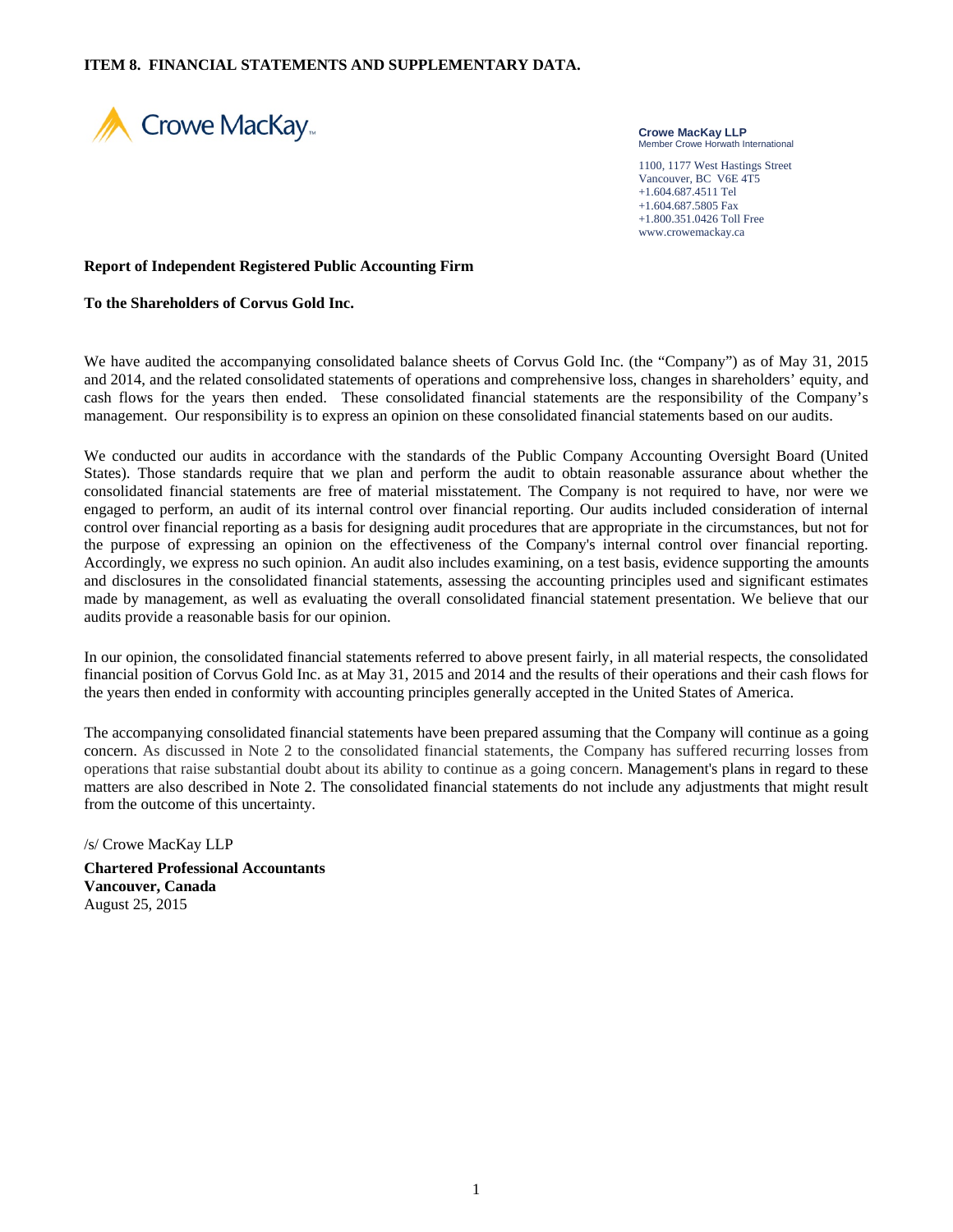# **CORVUS GOLD INC. CONSOLIDATED BALANCE SHEETS**

(Expressed in Canadian dollars)

|                                                                             | May 31,<br>2015  | <b>May 31,</b><br>2014     |
|-----------------------------------------------------------------------------|------------------|----------------------------|
| <b>ASSETS</b>                                                               |                  |                            |
|                                                                             |                  |                            |
| <b>Current assets</b>                                                       | \$               |                            |
| Cash and cash equivalents<br>Marketable securities (note 5)                 | 5,159,962        | \$<br>3,227,970<br>147,451 |
| Accounts receivable                                                         | 26,015           | 16,787                     |
| Prepaid expenses                                                            | 248,679          | 217,316                    |
|                                                                             |                  |                            |
| <b>Total current assets</b>                                                 | 5,434,656        | 3,609,524                  |
| <b>Property and equipment</b> (note 6)                                      | 96,703           | 97,447                     |
| <b>Reclamation bonds</b> (note 7)                                           |                  | 522,332                    |
| Capitalized acquisition costs (note 8)                                      | 4,866,634        | 4,045,115                  |
| <b>Total assets</b>                                                         | \$<br>10,397,993 | \$<br>8,274,418            |
|                                                                             |                  |                            |
| <b>LIABILITIES AND SHAREHOLDERS' EQUITY</b>                                 |                  |                            |
| <b>Current liabilities</b>                                                  |                  |                            |
| Accounts payable and accrued liabilities (note 11)                          | \$<br>419,228    | \$<br>622,950              |
| Promissory note payable (note 9)                                            | 298,488          |                            |
|                                                                             |                  |                            |
| <b>Total current liabilities</b>                                            | 717,716          | 622,950                    |
| <b>Promissory note payable</b> (note 9)                                     |                  | 260,208                    |
| <b>Asset retirement obligations (note 8)</b>                                | 132,579          |                            |
|                                                                             |                  |                            |
| <b>Total liabilities</b>                                                    | 850,295          | 883,158                    |
| <b>Shareholders' equity</b>                                                 |                  |                            |
| Share capital (note 10)                                                     | 64,256,889       | 53,703,440                 |
| Contributed surplus (note 10)                                               | 11,247,286       | 9,768,967                  |
| Accumulated other comprehensive income - cumulative translation differences | 853,349          | 151,192                    |
| Deficit accumulated during the exploration stage                            | (66, 809, 826)   | (56, 232, 339)             |
| Total shareholders' equity                                                  | 9,547,698        | 7,391,260                  |
|                                                                             |                  |                            |
| Total liabilities and shareholders' equity                                  | \$<br>10,397,993 | \$<br>8,274,418            |
| Nature and continuance of operations (note 2)                               |                  |                            |

## **Approved on behalf of the Directors:**

*"Jeffrey Pontius"* Director

*"Anton Drescher"* Director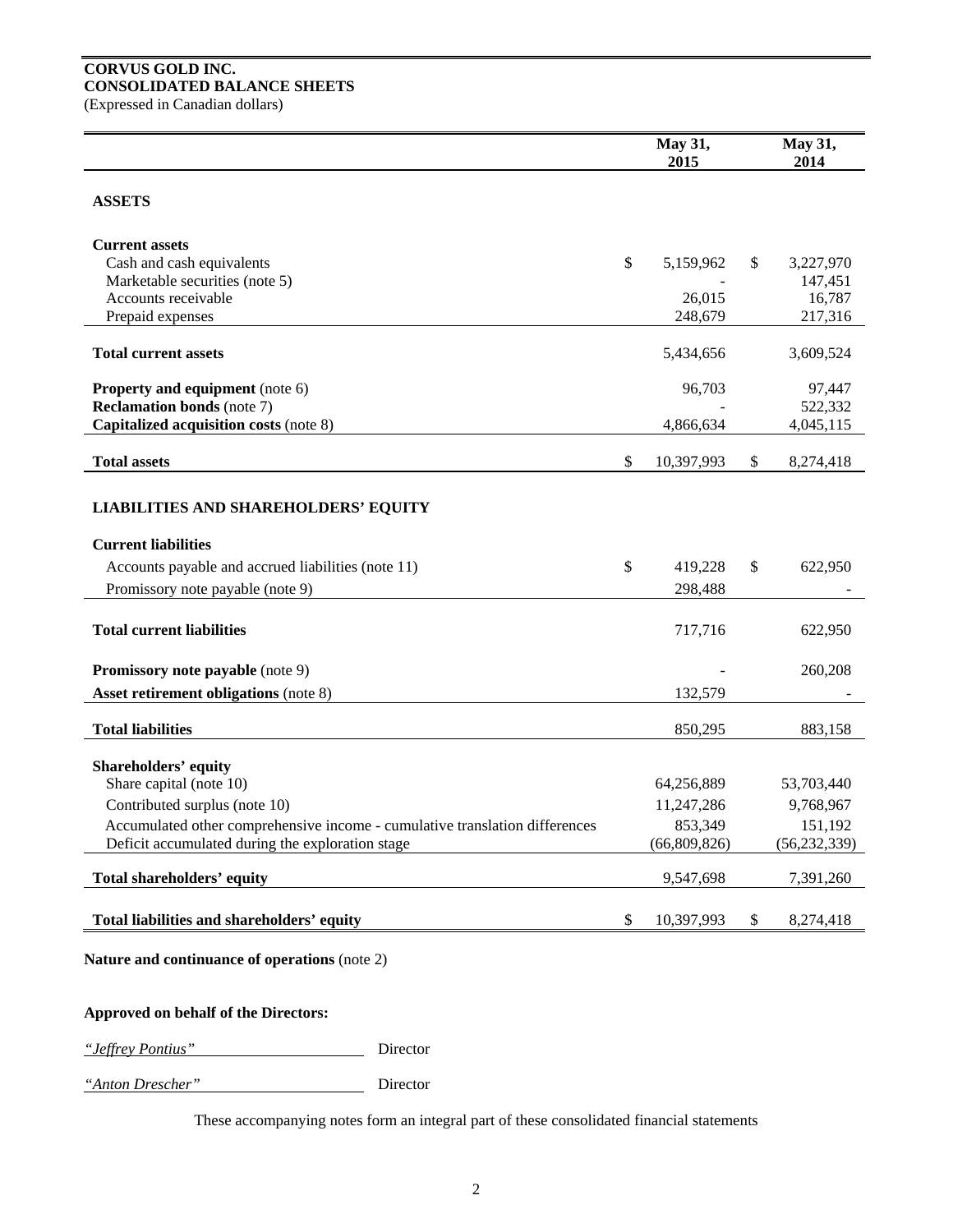## **CORVUS GOLD INC. CONSOLIDATED STATEMENTS OF OPERATIONS AND COMPREHENSIVE LOSS For the Years Ended May 31, 2015 and 2014**

(Expressed in Canadian dollars)

|                                                              | May 31,<br>2015        | May 31,<br>2014 |
|--------------------------------------------------------------|------------------------|-----------------|
|                                                              |                        |                 |
| <b>Operating expenses</b><br>Administration                  | \$<br>13,225<br>S      | 11,133          |
| <b>Bad debts</b>                                             |                        | 22,118          |
|                                                              | 827,163                | 686,662         |
| Consulting fees (notes 10 and 11)<br>Depreciation (note 6)   | 28,191                 | 25,657          |
|                                                              | 5,640,920              | 8,151,179       |
| Exploration expenditures (notes 8 and 10)<br>Insurance       |                        |                 |
|                                                              | 92,207                 | 52,914          |
| Investor relations (notes 10 and 11)                         | 930,260                | 1,224,378       |
| Office and miscellaneous                                     | 148,063                | 146,797         |
| Professional fees (notes 10 and 11)                          | 505,239                | 486,774         |
| Regulatory                                                   | 154,996                | 118,637         |
| Rent                                                         | 96,564                 | 95,175          |
| Travel                                                       | 195,016                | 138,153         |
| Wages and benefits (notes 10 and 11)                         | 1,904,767              | 1,957,900       |
| <b>Total operating expenses</b>                              | (10, 536, 611)         | (13, 117, 477)  |
|                                                              |                        |                 |
| Other income (expense)                                       |                        |                 |
| Interest income                                              | 22,115                 | 41,912          |
| Gain on sale of capitalized acquisition costs (note $8(d)$ ) |                        | 1,840,480       |
| Write-off of capitalized acquisition costs (note $8(b)$ )    |                        | (395, 485)      |
| Unrealized loss on marketable securities                     |                        | (26, 388)       |
| Loss on sale of marketable securities (note 5)               | (125, 166)             |                 |
| Foreign exchange gain (loss)                                 | 62,175                 | (8,016)         |
|                                                              |                        |                 |
| Total other income (expense)                                 | (40, 876)              | 1,452,503       |
| Net loss for the year                                        | (10,577,487)           | (11, 664, 974)  |
|                                                              |                        |                 |
| Other comprehensive income                                   |                        |                 |
| Exchange difference on translating foreign operations        | 702,157                | 224,273         |
|                                                              |                        |                 |
| Comprehensive loss for the year                              | \$<br>$(9,875,330)$ \$ | (11,440,701)    |
| Basic and diluted net loss per share                         | \$<br>\$<br>(0.14)     | (0.17)          |
|                                                              |                        |                 |
| Weighted average number of shares outstanding                | 75,517,310             | 67,865,028      |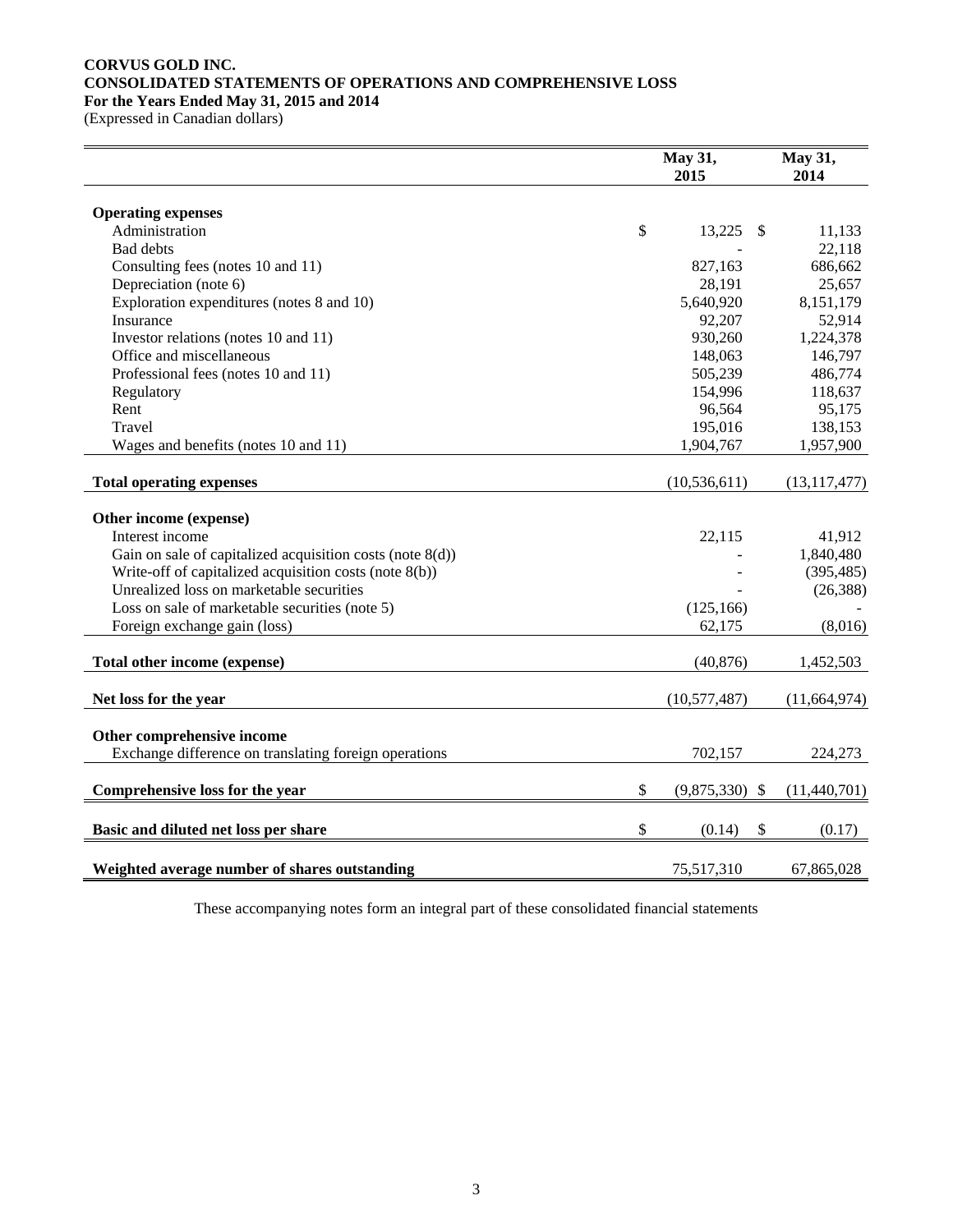## **CORVUS GOLD INC. CONSOLIDATED STATEMENTS OF CASH FLOWS For the Years Ended May 31, 2015 and 2014**

(Expressed in Canadian dollars)

|                                                              | May 31,<br>2015                              | May 31,<br>2014 |
|--------------------------------------------------------------|----------------------------------------------|-----------------|
| <b>Operating activities</b>                                  |                                              |                 |
| Net loss for the year                                        | \$<br>$(10,577,487)$ \$                      | (11, 664, 974)  |
| Add items not affecting cash:                                |                                              |                 |
| <b>Bad debts</b>                                             |                                              | 22,118          |
| Depreciation                                                 | 28,191                                       | 25,657          |
| Write-off of capitalized acquisition costs                   |                                              | 395,485         |
| Gain on sale of capitalized acquisition costs (note $8(d)$ ) |                                              | (1,840,480)     |
| Stock-based compensation (note 10)                           | 1,485,695                                    | 1,846,269       |
| Unrealized loss on marketable securities                     |                                              |                 |
|                                                              |                                              | 26,388          |
| Loss on sale of marketable securities                        | 125,166                                      |                 |
| (Gain) loss on foreign exchange                              | (62, 175)                                    | 8,016           |
| Changes in non-cash items:                                   |                                              |                 |
| Accounts receivable                                          | (9,228)                                      | 25,507          |
| Prepaid expenses                                             | (31, 363)                                    | 363,004         |
| Accounts payable and accrued liabilities                     | (203, 722)                                   | 102,500         |
| Cash used in operating activities                            | (9,244,923)                                  | (10,690,510)    |
|                                                              |                                              |                 |
| <b>Financing activities</b>                                  |                                              |                 |
| Cash received from issuance of shares                        | 10,689,450                                   | 5,278,300       |
| Share issuance costs                                         | (207, 977)                                   | (40,312)        |
|                                                              |                                              |                 |
| Cash provided by financing activities                        | 10,481,473                                   | 5,237,988       |
|                                                              |                                              |                 |
| <b>Investing activities</b>                                  |                                              |                 |
| Cash received from sale of marketable securities             | 35,723                                       |                 |
| Expenditures on property and equipment                       | (13,822)                                     | (56, 404)       |
| Refund of (payment of) reclamation bond                      | 626,324                                      | (3,203)         |
| Cash received from sale of capitalized acquisition costs     |                                              | 1,976,580       |
| Capitalized acquisition costs                                | (32,508)                                     | (1, 135, 989)   |
|                                                              |                                              |                 |
| Cash provided by investing activities                        | 615,717                                      | 780,984         |
| Effect of foreign exchange on cash                           | 79,725                                       | 32,238          |
| Increase (decrease) in cash and cash equivalents             | 1,931,992                                    | (4,639,300)     |
| Cash and cash equivalents, beginning of the year             | 3,227,970                                    | 7,867,270       |
| Cash and cash equivalents, end of the year                   | \$<br>5,159,962<br>$\boldsymbol{\mathsf{S}}$ | 3,227,970       |

**Supplemental cash flow information** (note 13)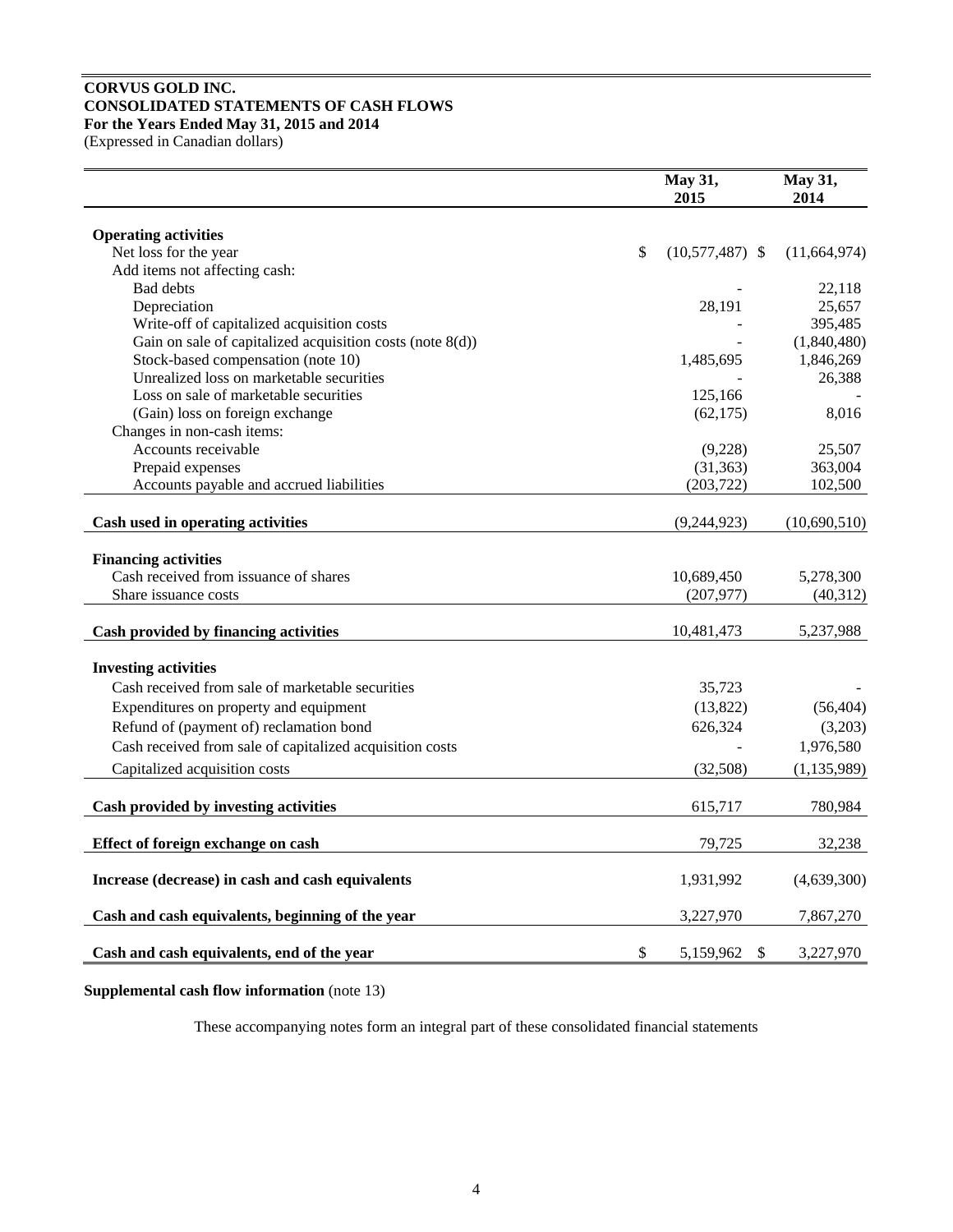## **CORVUS GOLD INC. CONSOLIDATED STATEMENT OF CHANGES IN SHAREHOLDERS' EQUITY**

(Expressed in Canadian dollars)

|                                                                                 |            |                    |                       | <b>Accumulated</b><br>Other<br>Comprehensive |                    |                 |
|---------------------------------------------------------------------------------|------------|--------------------|-----------------------|----------------------------------------------|--------------------|-----------------|
|                                                                                 |            |                    |                       | $Income(Loss) -$                             |                    |                 |
|                                                                                 | Number of  |                    | Contributed           | <b>Cumulative</b><br><b>Translation</b>      |                    |                 |
|                                                                                 | shares     | <b>Amount</b>      | <b>Surplus</b>        | <b>Differences</b>                           | <b>Deficit</b>     | <b>Total</b>    |
| <b>Balance, May 31, 2013</b>                                                    | 65,115,028 | \$48,442,086       | \$<br>7,946,064 \$    | $(73,081)$ \$                                | (44, 567, 365)     | \$11,747,704    |
| Net loss for the year                                                           |            |                    |                       | $\overline{\phantom{a}}$                     | (11, 664, 974)     | (11, 664, 974)  |
| Other comprehensive income                                                      |            |                    |                       |                                              |                    |                 |
| Exchange difference on translating foreign operations<br>Shares issued for cash |            |                    |                       | 224,273                                      |                    | 224,273         |
| Private placement                                                               | 5,230,000  | 5,230,000          |                       |                                              |                    | 5,230,000       |
| Exercise of stock options                                                       | 70,000     | 48,300             |                       |                                              |                    | 48,300          |
| Reclassification of contributed surplus on exercise of stock                    |            |                    |                       |                                              |                    |                 |
| options<br>Share issuance costs                                                 |            | 23,366<br>(40,312) | (23,366)              |                                              |                    | (40,312)        |
| Stock-based compensation                                                        |            |                    | 1,846,269             | ٠                                            |                    | 1,846,269       |
|                                                                                 |            |                    |                       |                                              |                    |                 |
| <b>Balance, May 31, 2014</b>                                                    | 70,415,028 | 53,703,440         | 9,768,967             | 151,192                                      | (56, 232, 339)     | 7,391,260       |
| Net loss for the year                                                           |            |                    |                       | $\overline{\phantom{0}}$                     | (10,577,487)       | (10, 577, 487)  |
| Other comprehensive income                                                      |            |                    |                       |                                              |                    |                 |
| Exchange difference on translating foreign operations                           |            |                    |                       | 702,157                                      |                    | 702,157         |
| Shares issued for cash<br>Public offering                                       | 5,150,000  | 6,180,000          |                       |                                              |                    | 6,180,000       |
| Private placement                                                               | 4,500,000  | 4,500,000          |                       |                                              |                    | 4,500,000       |
| Exercise of stock options                                                       | 18,900     | 9,450              |                       |                                              |                    | 9,450           |
| Share issued for capitalized acquisition costs                                  | 85,000     | 64,600             |                       |                                              |                    | 64,600          |
| Reclassification of contributed surplus on exercise of stock                    |            |                    |                       |                                              |                    |                 |
| options                                                                         |            | 7,376              | (7,376)               |                                              |                    |                 |
| Share issuance costs                                                            |            | (207, 977)         |                       |                                              |                    | (207, 977)      |
| Stock-based compensation                                                        |            |                    | 1,485,695             |                                              |                    | 1,485,695       |
| <b>Balance, May 31, 2015</b>                                                    | 80,168,928 | \$64,256,889       | $11,247,286$ \$<br>\$ | 853,349                                      | (66,809,826)<br>\$ | 9,547,698<br>\$ |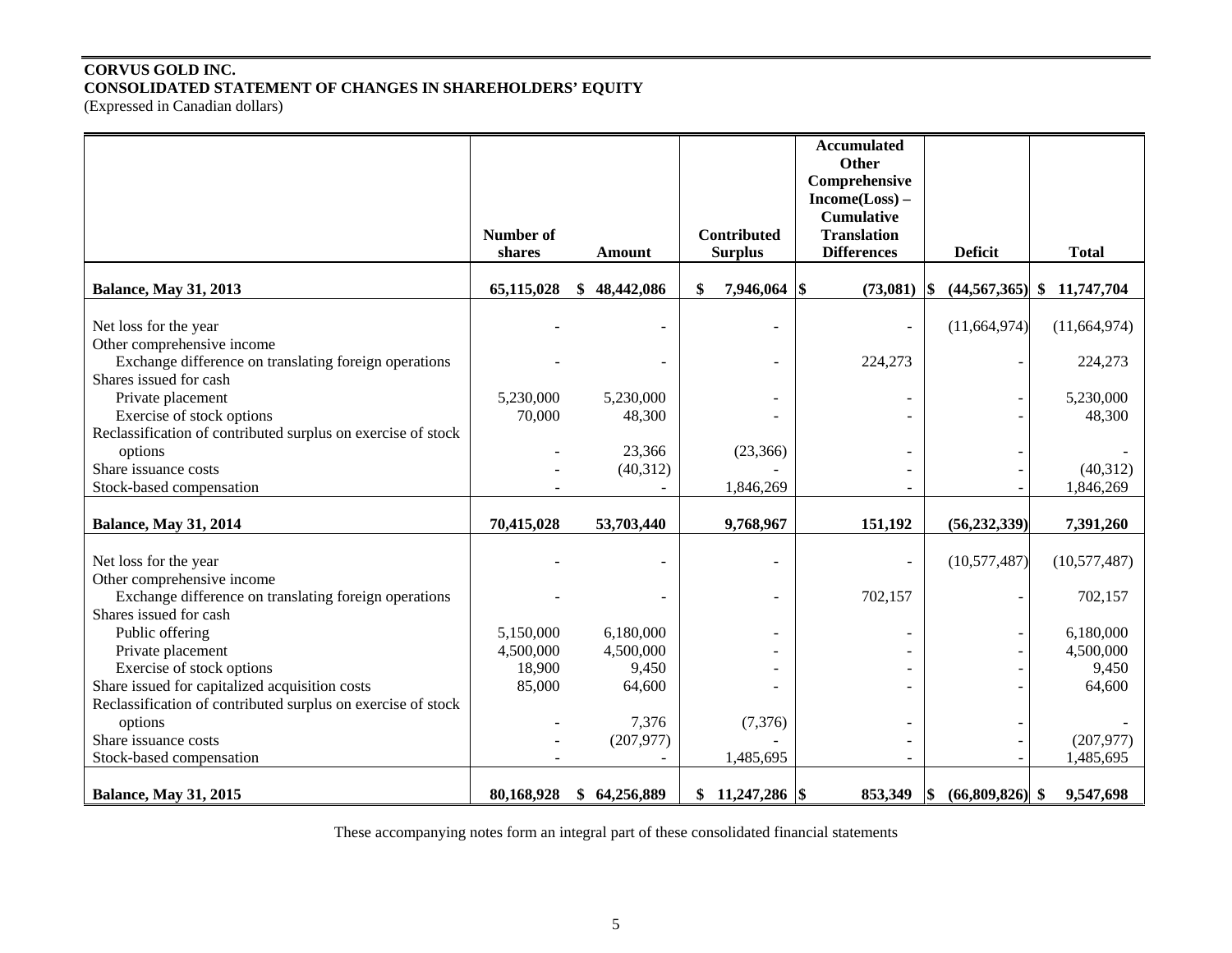#### **1. PLAN OF ARRANGEMENT AND TRANSFER OF ASSETS**

On August 25, 2010, International Tower Hill Mines Ltd. ("ITH") completed a Plan of Arrangement (the "Arrangement") under the *Business Corporations Act* (British Columbia) ("BCBCA") whereby its existing Alaska mineral properties (other than the Livengood project) and related assets and the North Bullfrog mineral property and related assets in Nevada (collectively, the "Nevada and Other Alaska Business") were indirectly spun out into a new public company, being Corvus Gold Inc. ("Corvus" or the "Company").

The Arrangement was approved by the board of directors of each of ITH and Corvus and by the shareholders of ITH and was accepted for filing by the Toronto Stock Exchange ("TSX") on behalf of both ITH and Corvus. In connection with the completion of the Arrangement, the common shares of Corvus were listed on the TSX.

Under the Arrangement, each shareholder of ITH received (as a return of capital) one Corvus common share for every two ITH common shares held as at the effective date of the Arrangement and exchanged each old common share of ITH for a new common share of ITH. As part of the Arrangement, ITH transferred its wholly-owned subsidiary Corvus Gold Nevada Inc. (formerly Talon Gold Nevada Inc.) ("Corvus Nevada"), incorporated in Nevada, United States (which held the North Bullfrog property), to Corvus and a wholly-owned Alaskan subsidiary of ITH sold to Raven Gold Alaska Inc. ("Raven Gold"), incorporated in Alaska, United States, a wholly owned subsidiary of Corvus, the Terra, Chisna, LMS and West Pogo properties. As a consequence of the completion of the Arrangement, Corvus now holds the Terra, Chisna, LMS, West Pogo and North Bullfrog properties (the "Spin-out Properties").

The Company's consolidated financial statements reflect the Balance Sheets and Statement of Changes in Shareholders' Equity of the Nevada and Other Alaska Business as if Corvus existed in its present form since the inception of the business on June 1, 2006. The financial statements have been presented under the predecessor basis of accounting with Balance Sheet amounts based on the amounts recorded by ITH. Management cautions readers of these financial statements that the allocation of expenses does not necessarily reflect future general and administrative expenses.

The deficit of the Company at August 25, 2010 was calculated on the basis of the ratio of costs incurred on the Spin-out Properties in each period as compared to the costs incurred on all mineral properties of ITH in each of these periods to the cumulative transactions relating to the Spin-out Properties from the date of acquisition of those mineral properties to August 25, 2010 and includes an allocation of ITH's general and administrative expenses from the date of acquisition of those mineral properties to August 25, 2010. The allocation of general and administrative expense was calculated on the basis of the ratio of costs incurred on the Spin-out Properties in each prior year as compared to the costs incurred on all mineral properties and exploration costs of ITH in each of those prior years. Subsequent to August 25, 2010, ITH has not incurred any expenses on behalf of Corvus and therefore, no allocation of ITH expenses subsequent to that date has occurred.

## **2. NATURE AND CONTINUANCE OF OPERATIONS**

The Company was incorporated on April 13, 2010 under the BCBCA. These consolidated financial statements reflect the cumulative operating results of the predecessor, as related to the mineral properties that were transferred to the Company from June 1, 2006.

The Company is engaged in the business of acquiring, exploring and evaluating mineral properties, and either joint venturing or developing these properties further or disposing of them when the evaluation is completed. At May 31, 2015, the Company had interests in properties in Alaska and Nevada, U.S.A.

The business of mining and exploration involves a high degree of risk and there can be no assurance that current exploration programs will result in profitable mining operations. The Company has no source of revenue, and has significant cash requirements to meet its administrative overhead and maintain its mineral property interests. The recoverability of amounts shown for mineral properties is dependent on several factors. These include the discovery of economically recoverable reserves, the ability of the Company to obtain the necessary financing to complete the development of these properties, and future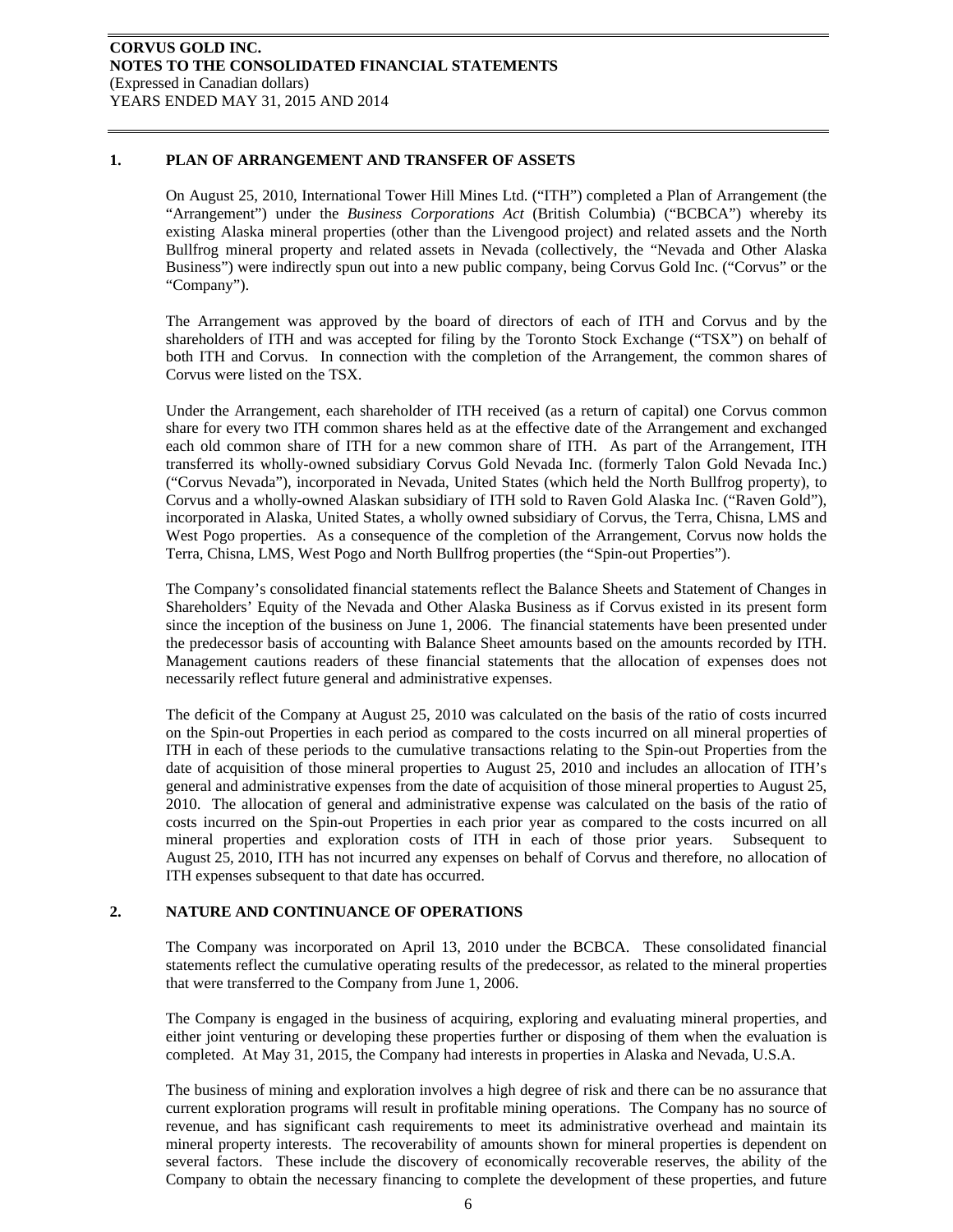profitable production or proceeds from disposition of mineral properties. The carrying value of the Company's mineral properties does not reflect current or future values.

These consolidated financial statements have been prepared on a going concern basis, which presume the realization of assets and discharge of liabilities in the normal course of business for the foreseeable future. The Company's ability to continue as a going concern is dependent upon achieving profitable operations and/or obtaining additional financing.

In assessing whether the going concern assumption is appropriate, management takes into account all available information about the future within one year from the date the consolidated financial statements are issued. There is substantial doubt upon the Company's ability to continue as going concern, as explained in the following paragraphs.

The Company has sustained losses from operations, and has an ongoing requirement for capital investment to explore its mineral properties. As at May 31, 2015, the Company had working capital of \$4,716,940 compared to working capital of \$2,986,574 as at May 31, 2014. Based on its current plans, budgeted expenditures, and cash requirements, the Company does not have sufficient cash to finance its current plans for the 12 months from the date the consolidated financial statement are issued and will be required to raise additional funds through public or private equity financings in order to continue in business. The Company anticipates that it will pursue additional financings towards the end of the 2015 calendar year to raise additional funds for the 2016 calendar year.

The Company also expects that it will need to raise substantial additional capital to accomplish its business plan over the next several years. Should such financing not be available in that time-frame, the Company will be required to reduce its activities and will not be able to carry out all of its presently planned exploration and development activities on its currently anticipated scheduling.

These consolidated financial statements do not include any adjustments to the amounts and classification of assets and liabilities that might be necessary should the Company be unable to continue in business.

#### **3. SIGNIFICANT ACCOUNTING POLICIES**

#### **Basis of presentation**

These consolidated financial statements are presented in Canadian dollars and have been prepared in accordance with U.S. generally accepted accounting principles ("US GAAP").

#### **Basis of consolidation**

These consolidated financial statements include the accounts of the Company and its wholly-owned subsidiaries (collectively, the "Group"), Corvus Gold (USA) Inc. ("Corvus USA") (a Nevada corporation), Corvus Gold Nevada Inc. ("Corvus Nevada") (a Nevada corporation), Raven Gold Alaska Inc. ("Raven Gold") (an Alaska corporation) and SoN Land and Water LLC ("SoN") (a Nevada limited liability company). All intercompany transactions and balances were eliminated upon consolidation.

#### **Significant judgments, estimates and assumptions**

The preparation of these financial statements in accordance with US GAAP requires management to make certain estimates, judgments and assumptions that affect the reported amounts of assets and liabilities at the date of the financial statements and reported amounts of expenses during the reporting year. Actual outcomes could differ from these estimates. These financial statements include estimates which, by their nature, are uncertain. The impacts of such estimates are pervasive throughout the financial statements, and may require accounting adjustments based on future occurrences. Revisions to accounting estimates are recognized in the year in which the estimate is revised and future periods if the revision affects both current and future years. These estimates are based on historical experience, current and future economic conditions and other factors, including expectations of future events that are believed to be reasonable under the circumstances.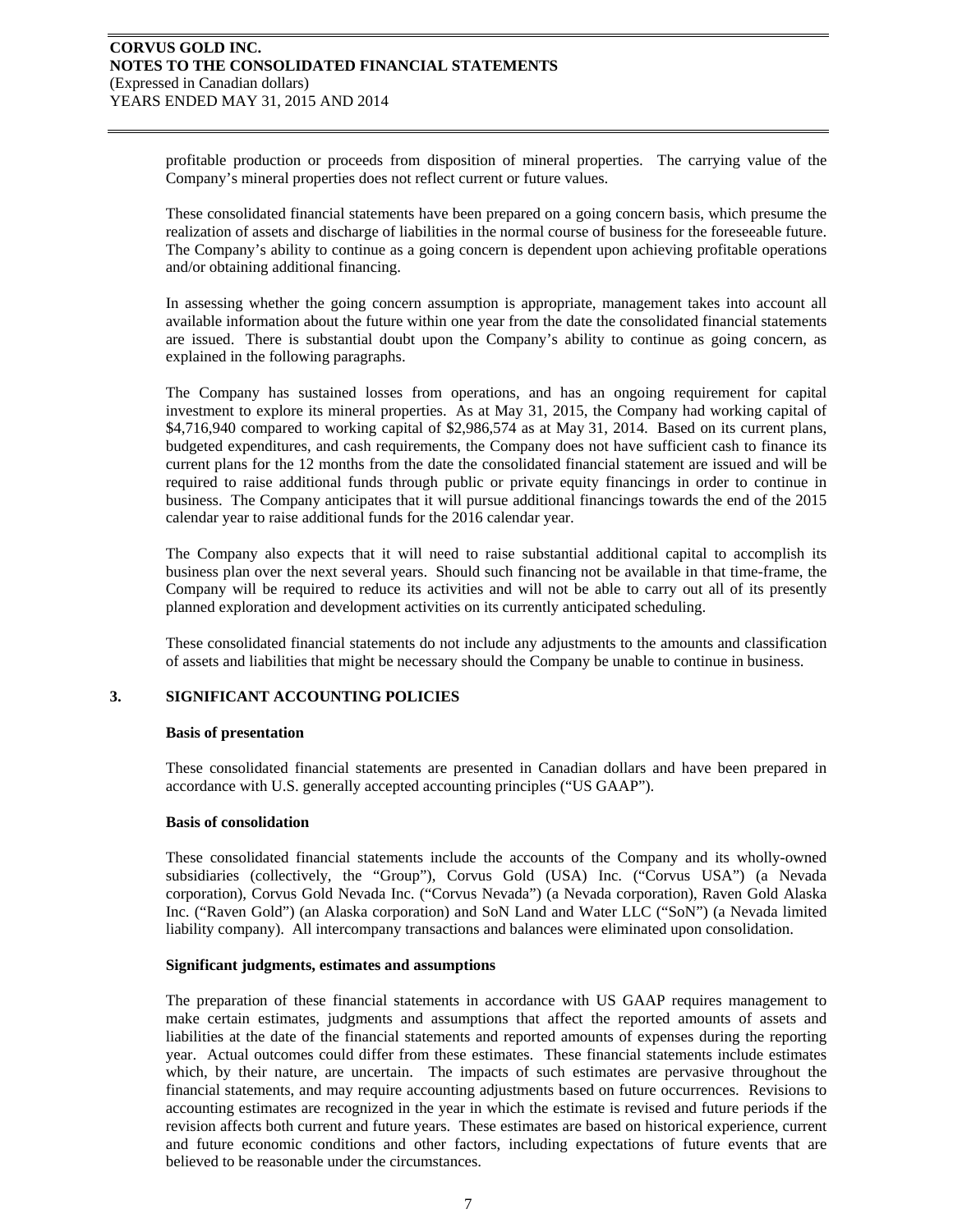#### Significant estimates

Significant assumptions about the future and other sources of estimation uncertainty that management has made at the end of the reporting year, that could result in a material adjustment to the carrying amounts of assets and liabilities, in the event that actual results differ from assumptions made, relate to, but are not limited to, the carrying value and the recoverability of the capitalized acquisition costs included in the Balance Sheet, the assumptions used to determine the fair value of stock-based compensation in the Statement of Operations and Comprehensive Loss, and the estimated amounts of reclamation and environmental obligations.

#### Significant judgments

Critical accounting judgments are accounting policies that have been identified as being complex or involving subjective judgments or assessments. The Company made the following critical accounting judgments:

- The determination of deferred tax assets and liabilities recorded in the Balance Sheet.
- The analysis of resource calculations, drill results, laboratory work, etc., which can impact the Company's assessment of impairments, and provisions, if any, for environmental rehabilitation and restorations.
- The determination of functional currency. In accordance with FAS 52 *"Foreign Currency Translation"*, management determined that the functional currency of Corvus USA, Corvus Nevada, Raven Gold and SoN is US dollars and for all other entities within the Group, the functional currency is Canadian dollars, as these are the currencies of the primary economic environment in which the companies operate.

## **Cash and cash equivalents**

Cash equivalents include highly liquid investments in term deposits that are readily convertible to known amounts of cash with original maturities of three months or less, and term deposits with original term of maturities greater than three months but are cashable after 30 days with no penalties, and are subject to an insignificant risk of change in value.

## **Marketable securities**

Marketable securities held in companies with an active market are classified as held-for-trading securities. Held-for-trading securities are recorded at fair value in the financial statements with unrealized gains and losses recorded in profit or loss in the Statement of Operations and Comprehensive Income (Loss).

## **Foreign currency translation**

The presentation currency of the Company is the Canadian dollar.

The functional currency of each of the parent company and its subsidiaries is measured using the currency of the primary economic environment in which that entity operates. The functional currency of Corvus USA, Corvus Nevada, Raven Gold and SoN is US dollars, and for the Company the functional currency is Canadian dollars.

## Transactions and balances

Foreign currency transactions are translated into the functional currency using the exchange rates prevailing at the date of the transaction. Foreign currency monetary items are translated at the year-end exchange rate. Non-monetary items measured at historical cost continue to be carried at the exchange rate at the date of the transaction. Non-monetary items measured at fair value are reported at the exchange rate at the date when fair values were determined.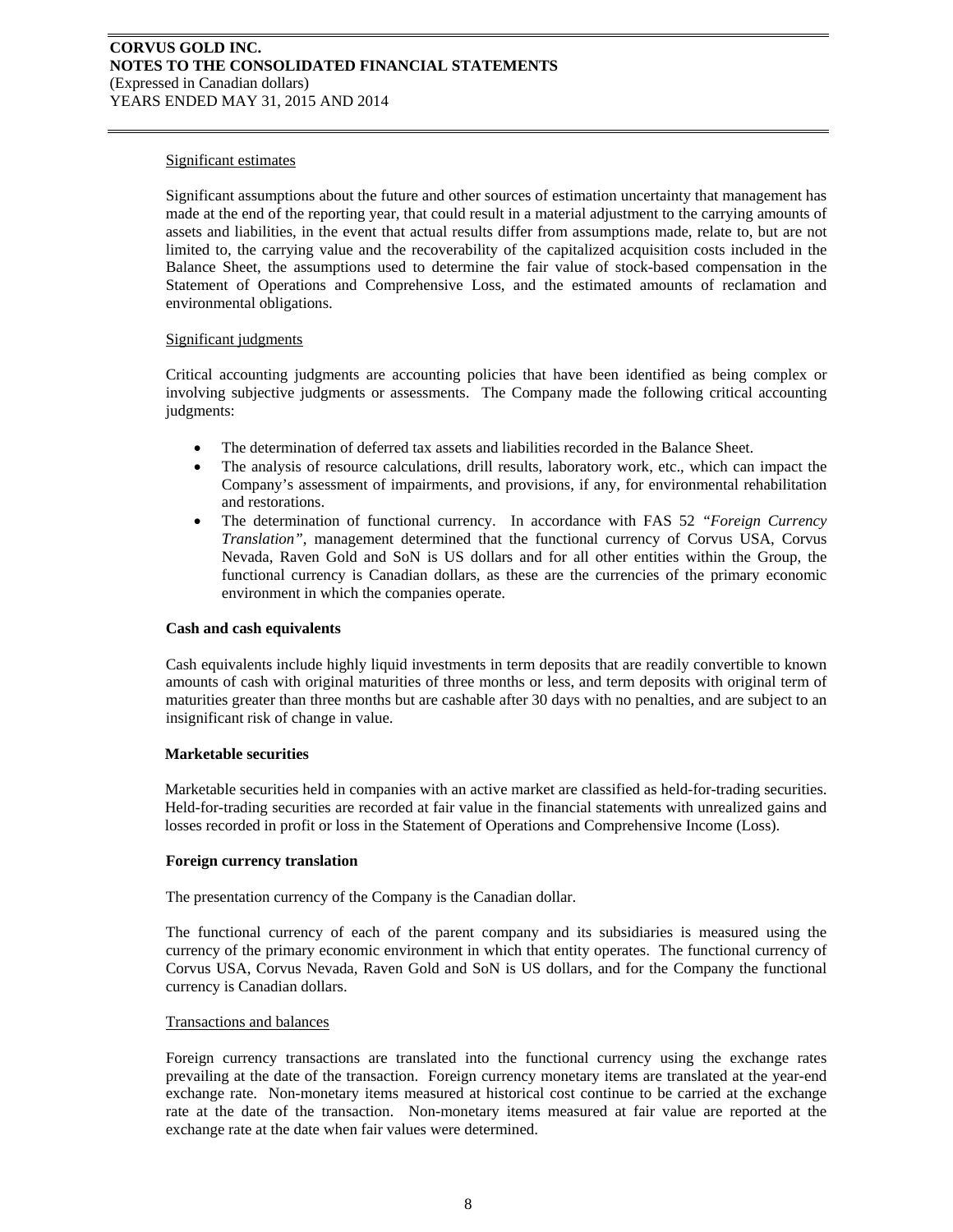Exchange differences arising on the translation of monetary items or on settlement of monetary items are recognized in profit or loss in the Statement of Operations and Comprehensive Income (Loss) in the year in which they arise.

Exchange differences arising on the translation of non-monetary items are recognized in other comprehensive income (loss) in the Statement of Operations and Comprehensive Income (Loss) to the extent that gains and losses arising on those non-monetary items are also recognized in other comprehensive income (loss). Where the non-monetary gain or loss is recognized in profit or loss, the exchange component is also recognized in profit or loss.

### Parent and Subsidiary Companies

The financial results and position of foreign operations whose functional currency is different from the presentation currency are translated as follows:

- Assets and liabilities are translated at year-end exchange rates prevailing at that reporting date; and
- Income and expenses are translated at monthly average exchange rates during the year.

Exchange differences arising on translation of foreign operations are transferred directly to the Group's exchange difference on translating foreign operations in the Statement of Operations and Comprehensive Income (Loss) and are reported as a separate component of shareholders' equity titled "Cumulative Translation Differences". These differences are recognized in profit or loss in the year in which the operation is disposed of.

#### **Property and equipment**

a) Recognition and measurement

On initial recognition, property and equipment are valued at cost, being the purchase price and directly attributable costs of acquisition or construction required to bring the asset to the location and condition necessary to be capable of operating in the manner intended by the Company, including appropriate borrowing costs and the estimated present value of any future unavoidable costs of dismantling and removing items.

Property and equipment is subsequently measured at cost less accumulated depreciation, less any accumulated impairment losses, with the exception of land which is not depreciated.

When parts of an item of property and equipment have different useful lives, they are accounted for as separate items (major components) of property and equipment.

b) Subsequent costs

The cost of replacing part of an item of property and equipment is recognized in the carrying amount of the item if it is probable that the future economic benefit embodied within the part will flow to the Company and its cost can be measured reliably. The carrying amount of the replaced part is derecognized. The costs of the day-to-day servicing of property and equipment are recognized in profit or loss as incurred.

c) Major maintenance and repairs

Subsequent costs are included in the asset's carrying amount or recognized as a separate asset, as appropriate, only when it is probable that future economic benefits associated with the item will flow to the Company and the cost of the item can be measured reliably. All other repairs and maintenance are charged to profit or loss during the financial year in which they are incurred.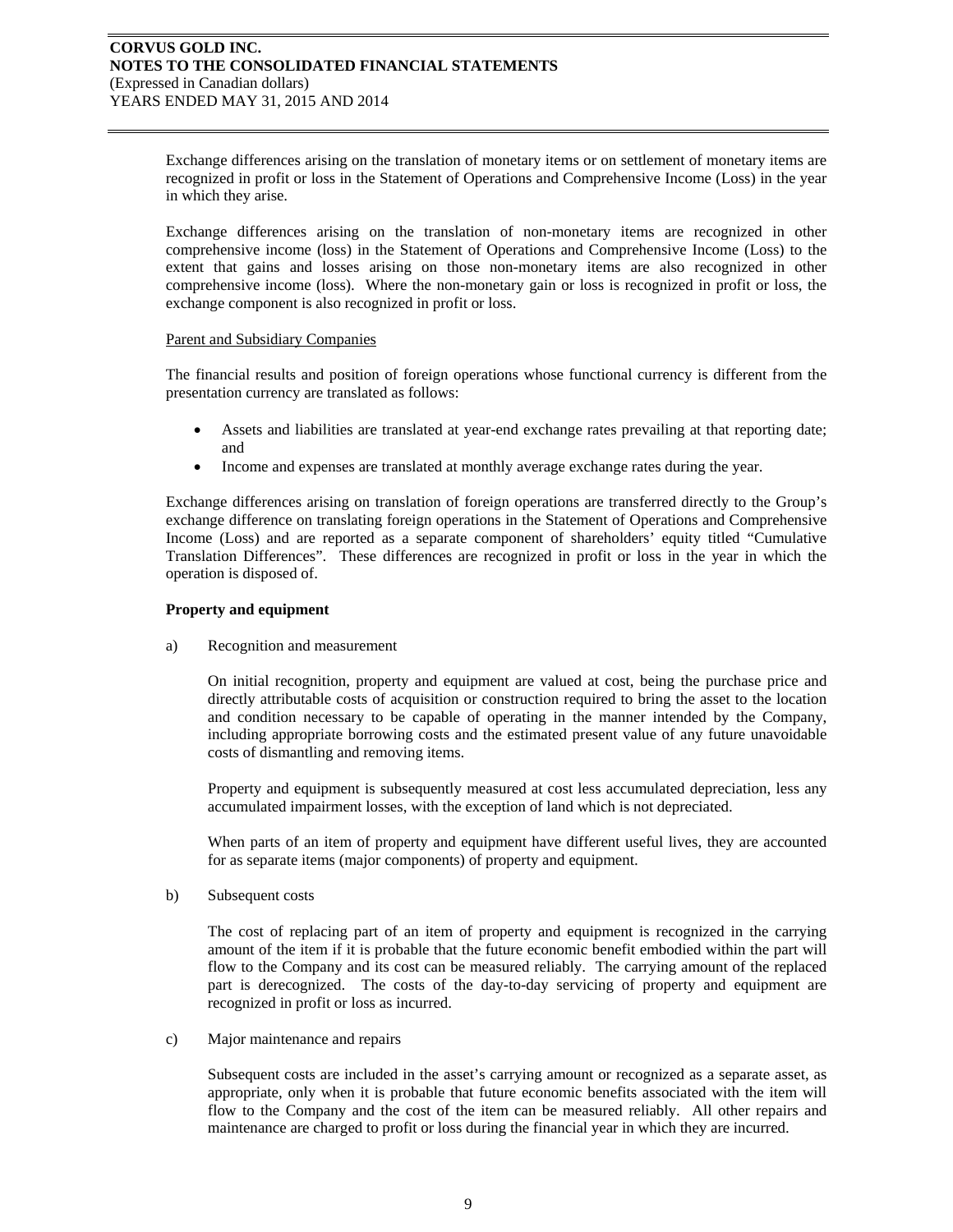#### d) Gains and losses

Gains and losses on disposal of an item of property and equipment are determined by comparing the proceeds from disposal with the carrying amount, and are recognized net within other items in profit or loss.

#### e) Depreciation

Depreciation is recognized in profit or loss on a declining-balance basis at the following annual rates:

| Computer equipment | $\overline{\phantom{0}}$ | 30% declining balance |
|--------------------|--------------------------|-----------------------|
| Vehicles           | -                        | 30% declining balance |
| Tent               |                          | 20% declining balance |

Additions during the year are depreciated at one-half the annual rates.

Depreciation methods, useful lives and residual values are reviewed at each financial year-end and adjusted if appropriate.

#### **Mineral properties and exploration and evaluation expenditures**

The Company's mineral projects are currently in the exploration and evaluation phase. All direct costs related to the acquisition of mineral property interests are capitalized. Mineral property exploration costs are expensed as incurred. At such time that the Company determines that a mineral property can be economically developed, subsequent mineral property expenses will be capitalized during the development of such property.

The Company assesses interests in exploration properties for impairment or when facts and circumstances suggest that the carrying amount of an asset may exceed its recoverable amount. Impairment analysis includes assessment of the following circumstances: a significant decrease in the market price of a longlived asset or asset group; a significant adverse change in the extent or manner in which a long-lived asset or asset group is being used or in its physical condition; a significant adverse change in legal factors or in the business climate that could affect the value of a long-lived asset or asset group, including an adverse action or assessment by a regulator; an accumulation of costs significantly in excess of the amount originally expected for the acquisition or construction of a long-lived asset or asset group; a currentperiod operating or cash flow loss combined with a history of operating or cash flow losses or a projection or forecast that demonstrates continuing losses associated with the use of a long-lived asset or asset group; a current expectation that, more likely than not, a long-lived asset or asset group will be sold or otherwise disposed of significantly before the end of its previously estimated useful life. The term more likely than not refers to a level of likelihood that is more than 50%.

#### **Asset retirement obligations**

The Company records a liability based on the best estimate of costs for site closure and reclamation activities that the Company is legally or contractually required to remediate and recorded at the time environmental disturbance occurs. The provision for closure and reclamation liabilities is estimated using expected cash flows based on engineering and environmental reports and accreted to full value over time through periodic charges to profit or loss. As at May 31, 2015, the Company recorded a provision of \$132,579 (USD 107,000) (2014 - \$Nil) for environmental rehabilitation.

#### **Income taxes**

The Company accounts for income taxes under the asset and liability method. Deferred tax assets and liabilities are recognized for the future tax consequences attributable to differences between the financial statement carrying amounts of existing assets and liabilities and their respective tax bases. Deferred tax assets and liabilities are measured using enacted tax rates expected to apply to taxable income in the years in which those temporary differences are expected to be recovered or settled. Under the asset and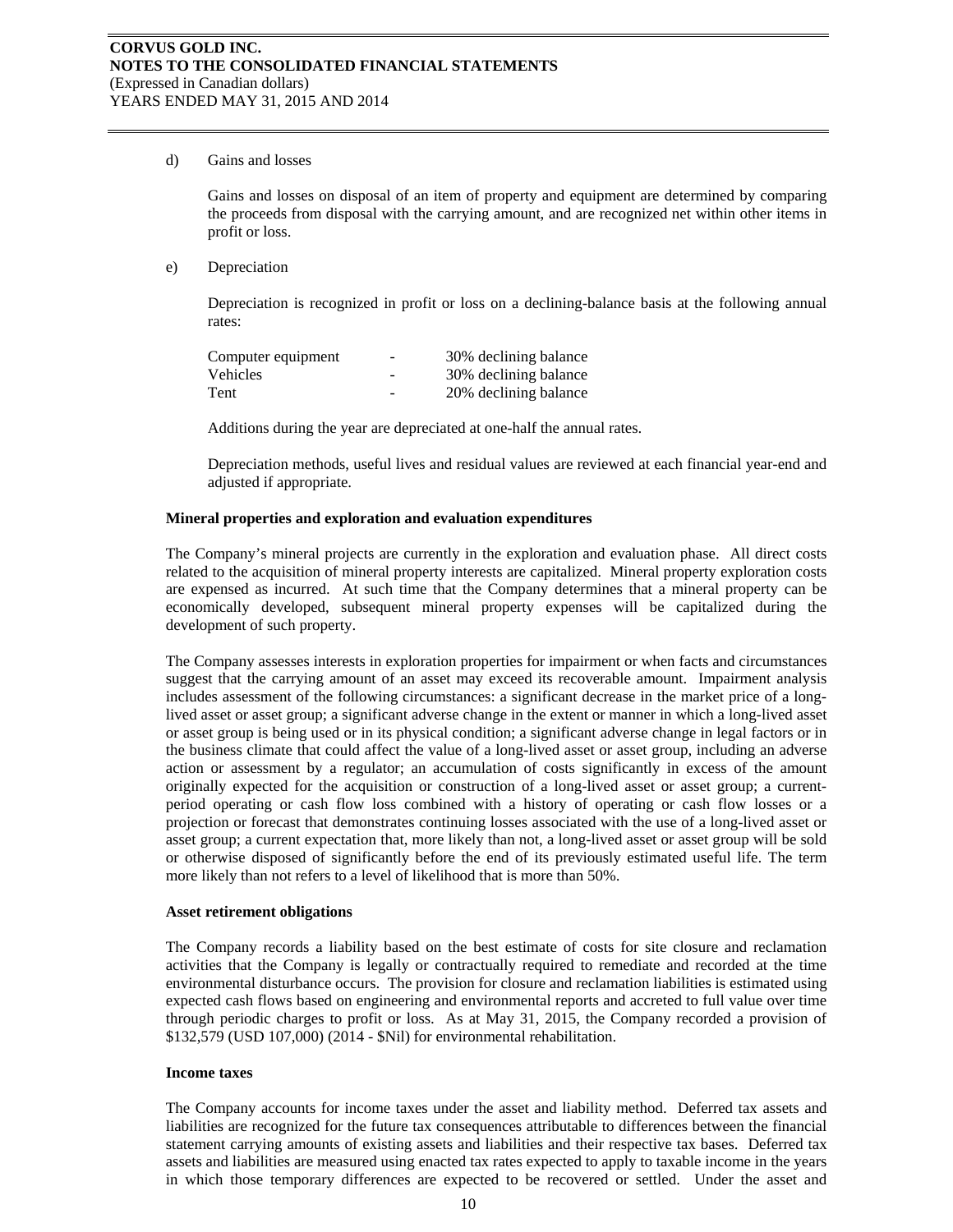liability method, the effect on deferred tax assets and liabilities of a change in tax rates is recognized in income in the period that includes the enactment date. A valuation allowance is recognized if it is more likely than not that some portion or the entire deferred tax asset will not be recognized.

#### **Share capital**

The proceeds from the exercise of stock options, warrants and escrow shares are recorded as share capital in the amount for which the option, warrant or escrow share enabled the holder to purchase a share in the Company.

Commissions paid to agents, and other related share issuance costs, such as legal, auditing, and printing, on the issue of the Company's shares are charged directly to share capital.

#### **Valuation of equity units issued in private placements**

The Company has adopted a residual value method with respect to the measurement of shares and warrants issued as private placement units. The residual value method first allocates value to the more easily measurable component based on fair value and then the residual value, if any, to the less easily measurable component.

The fair value of the common shares issued in the private placements was determined to be the more easily measurable component and were valued at their fair value, as determined by the closing quoted bid price on the announcement date. The balance, if any, is allocated to the attached warrants. Any fair value attributed to the warrants is recorded as warrants.

#### **Earnings (loss) per share**

Basic loss per share is calculated using the weighted average number of common shares outstanding during the year. The Company uses the treasury stock method to compute the dilutive effect of options, warrants and similar instruments. Under this method, the dilutive effect on earnings (loss) per share is calculated presuming the exercise of outstanding options, warrants and similar instruments. It assumes that the proceeds of such exercise would be used to repurchase common shares at the average market price during the year. However, the calculation of diluted loss per share excludes the effects of various conversions and exercise of options and warrants that would be anti-dilutive. For the year ended May 31, 2015, 7,396,334 outstanding stock options (2014 – 6,175,234) were not included in the calculation of diluted earnings (loss) per share as their inclusion was anti-dilutive.

#### **Stock-based compensation**

The Company follows the provisions of Financial Accounting Standards Board Accounting Standards Codification Section 718 "Compensation - Stock Compensation", which establishes accounting for equity based compensation awards to be accounted for using the fair value method. The Company uses the Black-Scholes option pricing model to determine the grant date fair value of the awards. Compensation expense is measured at the grant date and recognized over the requisite service period, which is generally the vesting period.

#### **Non-monetary transactions**

All non-monetary transactions are measured at the fair value of the asset surrendered or the asset received, whichever is more reliable, unless the transaction lacks commercial substance or the fair value cannot be reliably established. The commercial substance requirement is met when the future cash flows are expected to change significantly as a result of the transaction. When the fair value of a non-monetary transaction cannot be reliably measured, it is recorded at the carrying amount (after reduction, when appropriate, for impairment) of the asset given up adjusted by the fair value of any monetary consideration received or given. When the asset received or the consideration given up is shares in an actively traded market, the value of those shares will be considered fair value.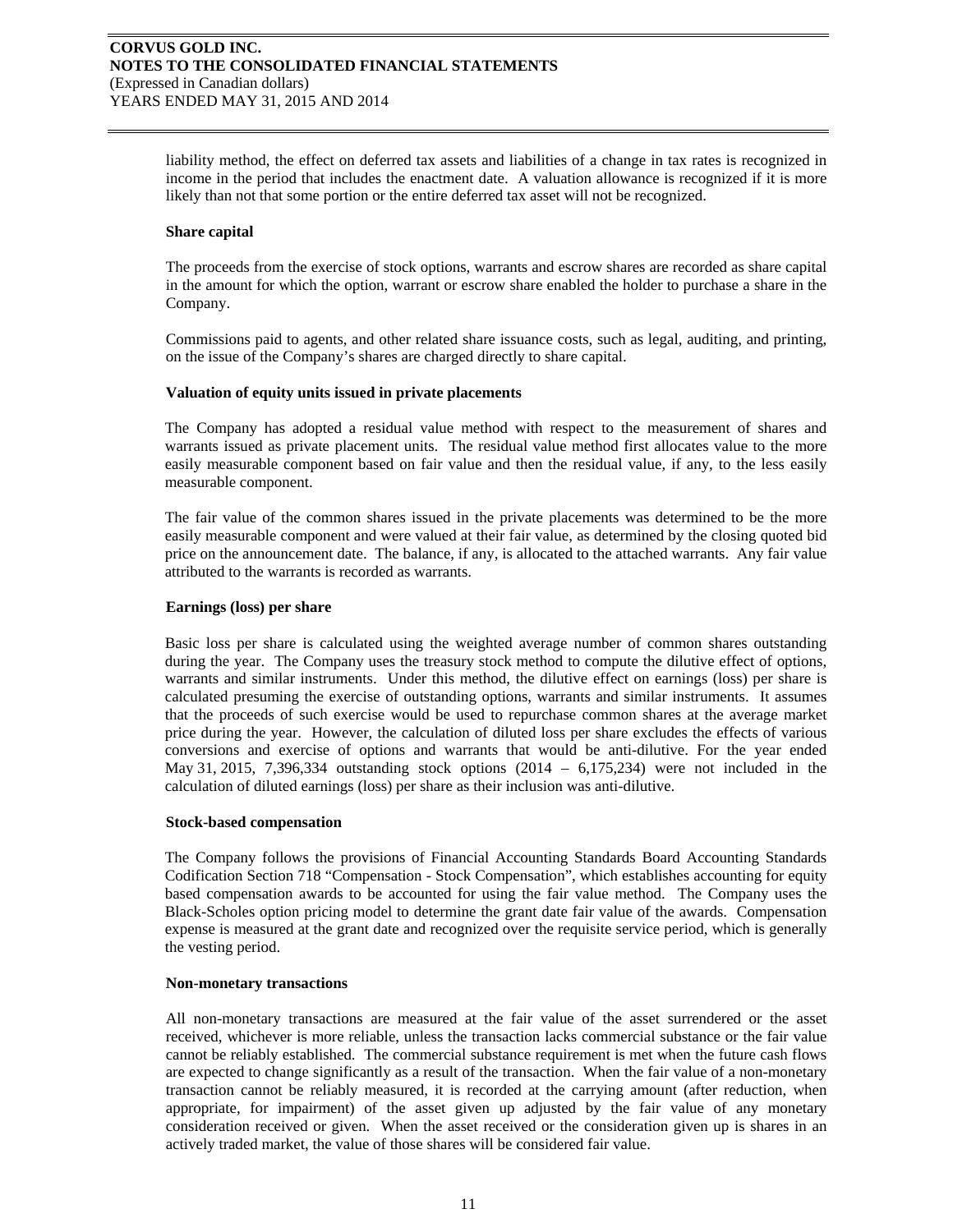#### **Joint venture accounting**

Where the Company's exploration and development activities are conducted with others, the accounts reflect only the Company's proportionate interest in such activities. The Company currently does not have any joint venture accounting.

#### **Recent accounting pronouncements**

#### Development Stage Entities (Topic 915)

In June 2014, the Financial Accounting Standards Board ("FASB") issued Accounting Standards Update ("ASU") No. 2014-10, Development Stage Entities (Topic 915) which provides guidance for improving financial reporting and consolidation. This ASU affects any entity that is development stage entity under US GAAP and any entity that has an interest in an entity that is a development stage entity. This ASU will supersede Master Glossary term Development Stage Entity. This ASU also supersedes Topic 915, Development Stage Entities. The Company has early adopted this standard, effective June 1, 2012. The adoption of this accounting standard update eliminated the inception-to-date information in the consolidated financial statements.

Presentation of Financial Statements – Going Concern (Subtopic 205-40)

In August 2014, the FASB issued ASU No. 2014-15, Presentation of Financial Statements - Going Concern (Subtopic 205-40): Disclosure of Uncertainties about an Entity's Ability to Continue as a Going Concern, which requires management to evaluate, at each annual and interim reporting period, whether there are conditions or events that raise substantial doubt about the entity's ability to continue as a going concern within one year after the date the financial statements are issued and to provide related disclosures. The Company has early adopted this standard, effective March 1, 2015. The adoption of this ASU did not have a material impact on the Company's consolidated financial statements.

The Company has evaluated all other recently issued accounting pronouncements and believes such pronouncements do not have a material effect on the Company's consolidated financial statements.

## **4. FAIR VALUE OF FINANCIAL INSTRUMENTS**

Financial instruments recorded at fair value on the Consolidated Balance Sheet are classified using a fair value hierarchy that reflects the significance of the inputs used in making the measurements. The fair value hierarchy has the following levels:

- Level 1 valuation based on quoted prices (unadjusted) in active markets for identical assets or liabilities;
- Level 2 valuation techniques based on inputs other than quoted prices included in level 1 that are observable for the asset or liability, either directly (i.e. as prices) or indirectly (i.e. derived from prices); and
- Level 3 valuation techniques using inputs for the asset or liability that are not based on observable market data (unobservable inputs).

The fair value hierarchy requires the use of observable market inputs whenever such inputs exist. A financial instrument is classified to the lowest level of the hierarchy for which a significant input has been considered in measuring fair value. The following table presents the financial instruments recorded at fair value, classified using the fair value hierarchy described above:

| May 31, 2015              | Level 1   |
|---------------------------|-----------|
| Cash and cash equivalents | 5,159,962 |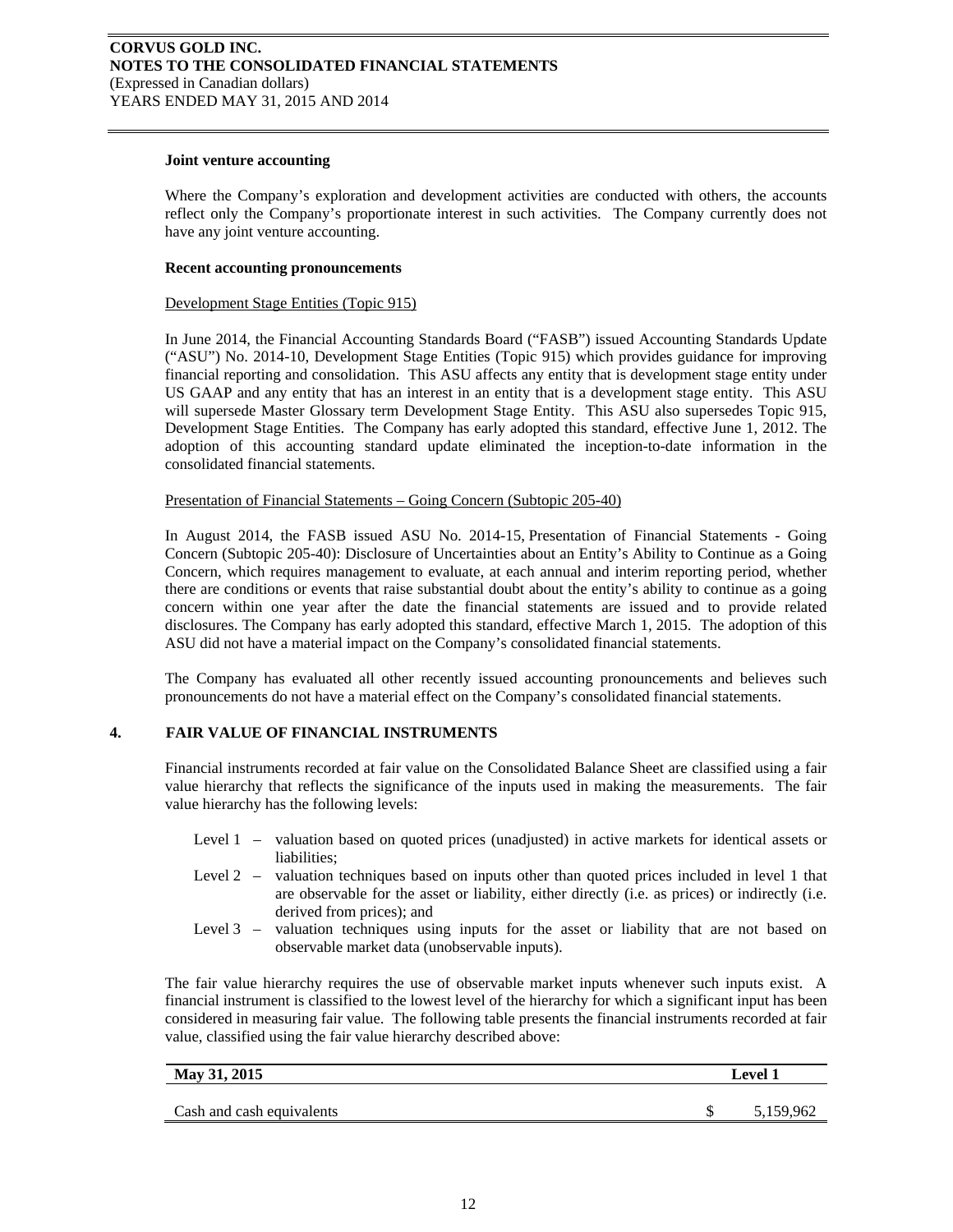## **CORVUS GOLD INC. NOTES TO THE CONSOLIDATED FINANCIAL STATEMENTS**  (Expressed in Canadian dollars)

YEARS ENDED MAY 31, 2015 AND 2014

| May 31, 2014                                       | Level 1              |
|----------------------------------------------------|----------------------|
| Cash and cash equivalents<br>Marketable securities | 3,227,970<br>147.451 |

## **5. MARKETABLE SECURITIES**

As at May 31, 2015, the Company held Nil (2014 – 200,000) common shares of WestMountain Gold with a fair value of \$Nil (2014 - \$147,451). The Company classified these shares as held-for-trading. During the year ended May 31, 2015, the Company sold 200,000 shares of WestMountain Gold for an average price of USD 0.14529 per share for gross proceeds of \$35,723 (USD29,058) and a realized net loss of \$125,166.

## **6. PROPERTY AND EQUIPMENT**

|                                                                          |               | Computer<br>Equipment |    | <b>Vehicles</b>  | <b>Tent</b>     | <b>Total</b> |                   |  |
|--------------------------------------------------------------------------|---------------|-----------------------|----|------------------|-----------------|--------------|-------------------|--|
|                                                                          |               |                       |    |                  |                 |              |                   |  |
| Cost<br><b>Balance, May 31, 2013</b>                                     | $\mathcal{S}$ | 35,652                | \$ | 70,728           | \$              | \$           | 106,380           |  |
| Additions<br>Currency translation<br>adjustments                         |               | 1,706<br>1,375        |    | 3,234            | 54,698<br>(488) |              | 56,404<br>4,121   |  |
| <b>Balance, May 31, 2014</b><br><b>Additions</b><br>Currency translation |               | 38,733<br>13,822      |    | 73,962           | 54,210          |              | 166,905<br>13,822 |  |
| adjustments                                                              |               | 6,391                 |    | 10,881           | 7,975           |              | 25,247            |  |
| <b>Balance, May 31, 2015</b>                                             | \$            | 58,946                | \$ | 84,843           | \$<br>62,185    | \$           | 205,974           |  |
| Depreciation                                                             |               |                       |    |                  |                 |              |                   |  |
| <b>Balance, May 31, 2013</b><br>Depreciation for the year                | \$            | 14,593<br>6,713       | \$ | 27,145<br>13,446 | \$<br>5,498     | \$           | 41,738<br>25,657  |  |
| Currency translation<br>adjustments                                      |               | 672                   |    | 1,467            | (76)            |              | 2,063             |  |
| <b>Balance, May 31, 2014</b>                                             |               | 21,978                |    | 42,058           | 5,422           |              | 69,458            |  |
| Depreciation for the year<br>Currency translation                        |               | 7,497                 |    | 10,247           | 10,447          |              | 28,191            |  |
| adjustments                                                              |               | 3,160                 |    | 6,918            | 1,544           |              | 11,622            |  |
| <b>Balance, May 31, 2015</b>                                             | \$            | 32,635                | \$ | 59,223           | \$<br>17,413    | \$           | 109,271           |  |
| <b>Carrying amounts</b>                                                  |               |                       |    |                  |                 |              |                   |  |
| <b>Balance, May 31, 2014</b>                                             | \$            | 16,755                | \$ | 31,904           | \$<br>48,788    | \$           | 97,447            |  |
| <b>Balance, May 31, 2015</b>                                             | \$            | 26,311                | \$ | 25,620           | \$<br>44,772    | \$           | 96,703            |  |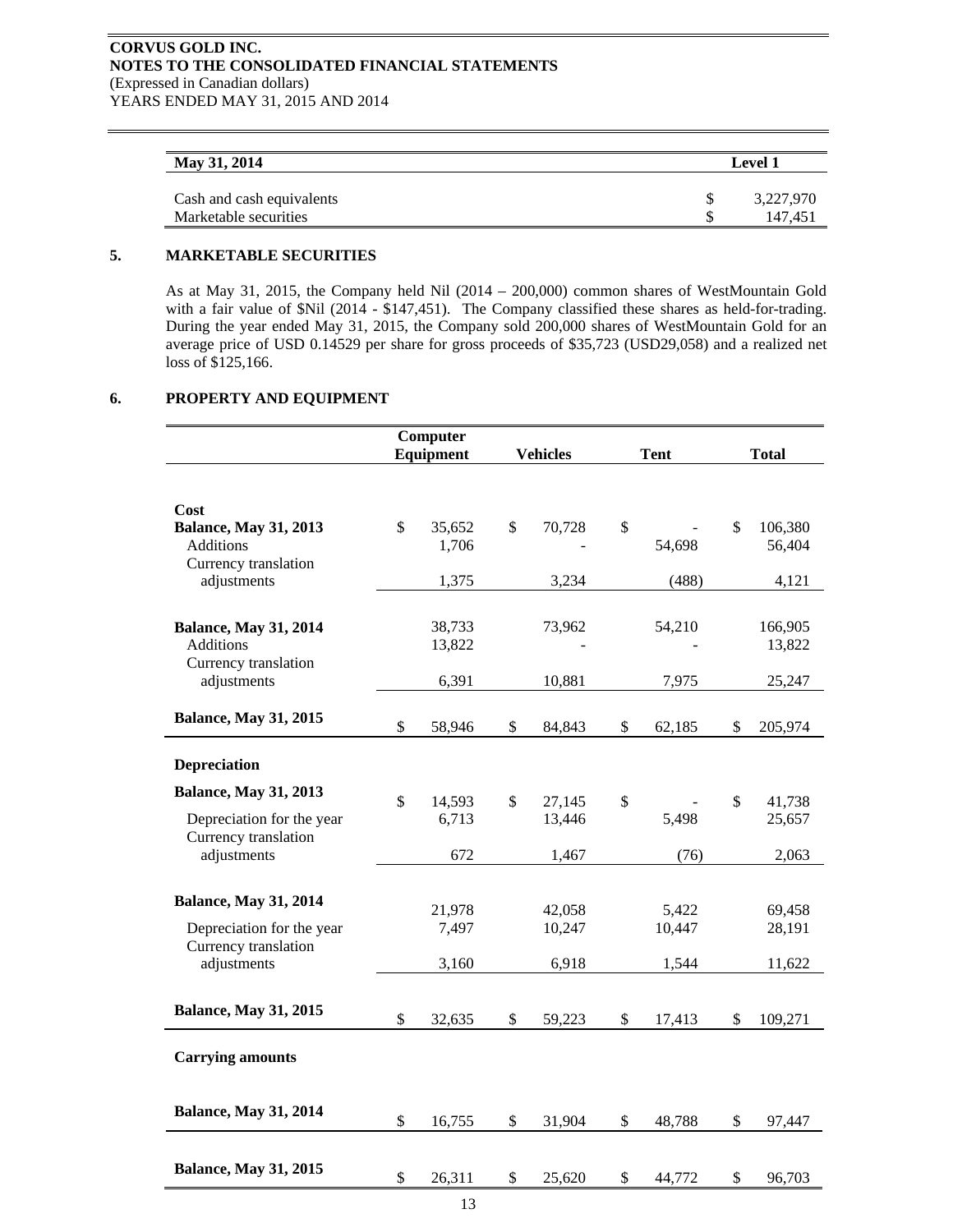#### **7. RECLAMATION BONDS**

As at May 31, 2015, the Company has not commenced development of any mineral properties and accordingly a reasonable estimate of the timing of the cash flows cannot be made. The Company has posted non-interest bearing bonds totalling \$Nil (USD Nil) (2014 - \$522,332 (USD 481,767)) with the Nevada Division of Minerals in the State of Nevada as security for these obligations. Fair value cannot be reasonably determined and accordingly the bonds have been recorded at historical cost, adjusted for current exchange rates. During the year ended May 31, 2015, the Company entered into a corporate surety bond with a bonding company and as a result, the previously posted non-interest bearing bonds were refunded by the Nevada Division of Minerals in the State of Nevada.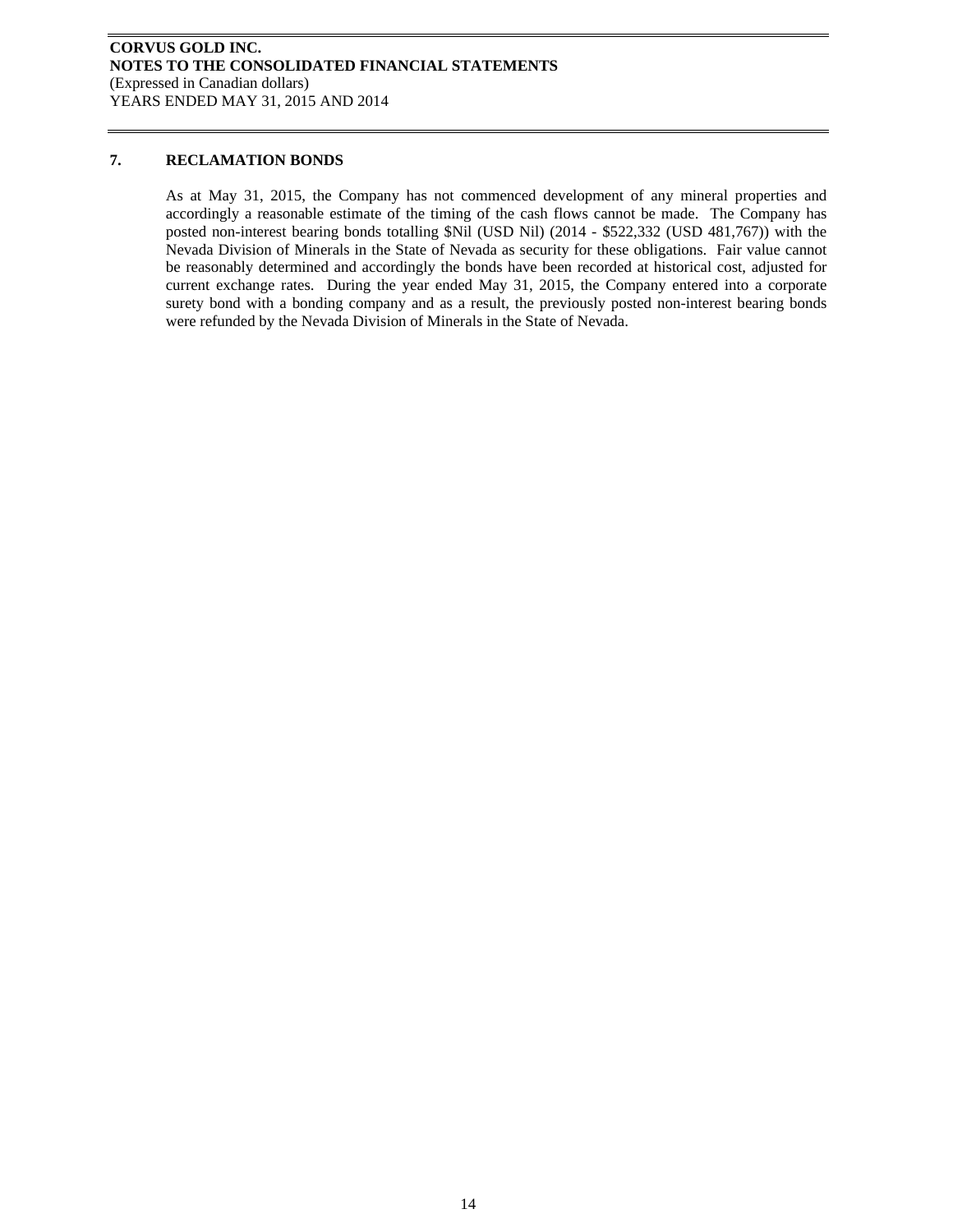#### **8.MINERAL PROPERTIES**

The Company had the following activity related to capitalized acquisition costs:

|                                                   | West Pogo      |    | Chisna      |   | North Bullfrog |     | <b>LMS</b>  | Terra |                          |    | <b>Total</b> |
|---------------------------------------------------|----------------|----|-------------|---|----------------|-----|-------------|-------|--------------------------|----|--------------|
|                                                   | (note 8(b))    |    | (note 8(a)) |   | (notes 8(e))   |     | (note 8(c)) |       | (note 8(d))              |    |              |
| <b>Balance, May 31, 2013</b>                      | \$<br>370,271  | -S | 526,199     | S | 1,923,902      | \$. | 311,796     |       | 311,796                  | S  | 3,443,964    |
| Acquisition costs                                 |                |    |             |   |                |     |             |       |                          |    |              |
| Cash payments (note 8e)(ii)(1) and 8e)(ii)(4))    |                |    |             |   | 1,135,989      |     |             |       |                          |    | 1,135,989    |
| Gain from disposition (note 8d)                   |                |    |             |   |                |     |             |       | 1,840,480                |    | 1,840,480    |
| Proceeds on sale of capitalized acquisition costs |                |    |             |   |                |     |             |       | (2,152,276)              |    | (2,152,276)  |
| Write-off of capitalized acquisition costs        | (395, 485)     |    |             |   |                |     |             |       |                          |    | (395, 485)   |
| Currency translation adjustments                  | 25,214         |    | 24,056      |   | 108,919        |     | 14,254      |       |                          |    | 172,443      |
| <b>Balance, May 31, 2014</b>                      | ۰              |    | 550,255     |   | 3,168,810      |     | 326,050     |       |                          |    | 4,045,115    |
|                                                   |                |    |             |   |                |     |             |       |                          |    |              |
| Acquisition costs                                 |                |    |             |   |                |     |             |       |                          |    |              |
| Cash payments (note $8e$ )(ii)(1)                 |                |    |             |   | 32,508         |     |             |       |                          |    | 32,508       |
| Shares issued (note $8e$ )(ii)(1)                 |                |    |             |   | 64,600         |     |             |       |                          |    | 64,600       |
| Asset retirement obligations                      |                |    |             |   | 132,579        |     |             |       |                          |    | 132,579      |
| Currency translation adjustments                  | -              |    | 80,950      |   | 462,915        |     | 47,967      |       | $\overline{\phantom{a}}$ |    | 591,832      |
| <b>Balance, May 31, 2015</b>                      | $\blacksquare$ |    | 631,205     |   | 3,861,412      |     | 374,017     |       |                          | \$ | 4,866,634    |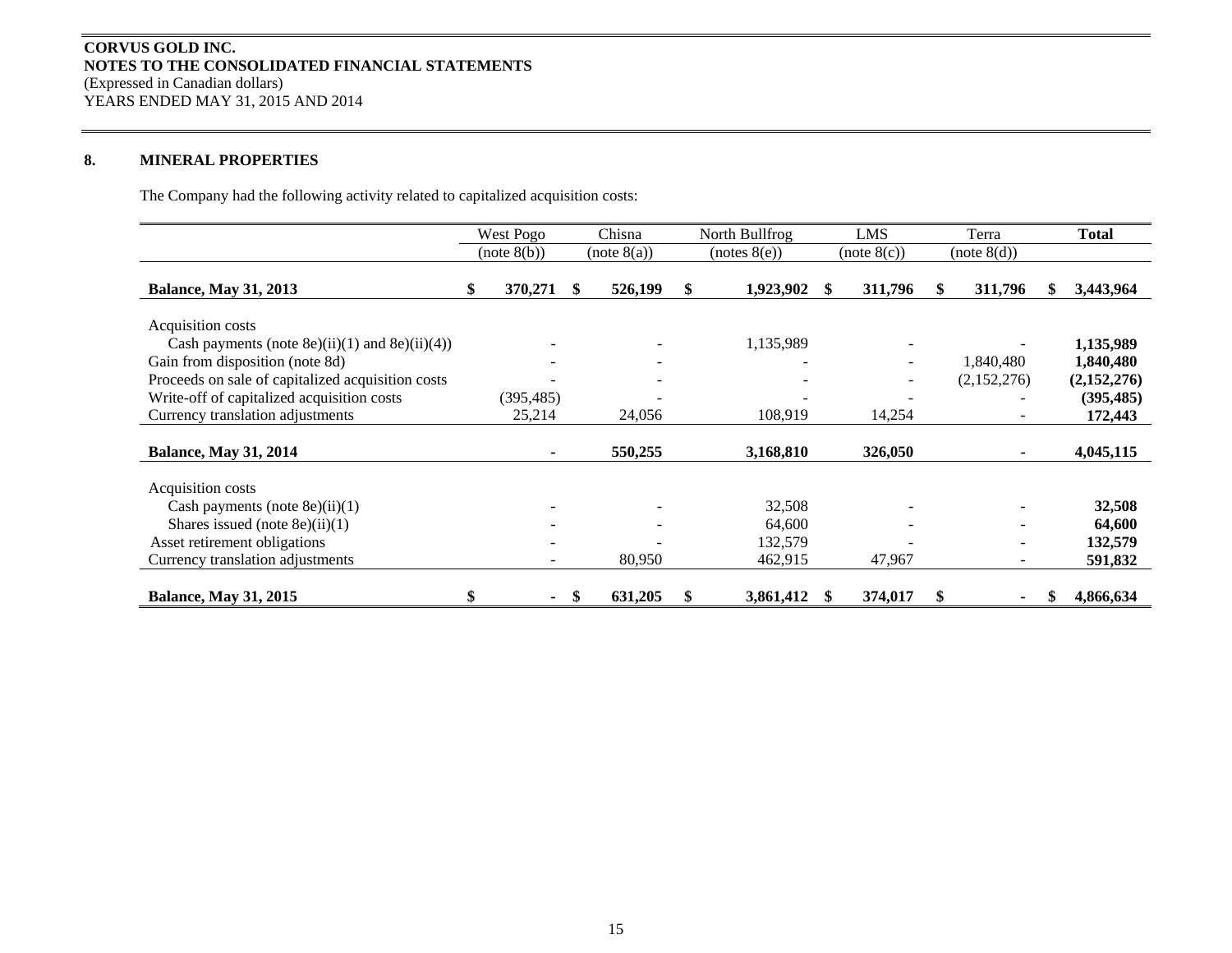The following table presents costs incurred for exploration and evaluation activities for the year ended May 31, 2015:

|                                 | West Pogo                |        | Chisna      |               | North Bullfrog |               | <b>LMS</b>               |     | <b>Total</b> |
|---------------------------------|--------------------------|--------|-------------|---------------|----------------|---------------|--------------------------|-----|--------------|
|                                 | (note 8(b))              |        | (note 8(a)) |               | (notes 8(e))   | (note 8(c))   |                          |     | 2015         |
|                                 |                          |        |             |               |                |               |                          |     |              |
| Exploration costs:              |                          |        |             |               |                |               |                          |     |              |
| Aircraft services               | \$                       | $-$ \$ | 11,202      | <sup>\$</sup> | $\blacksquare$ | <sup>\$</sup> | $\sim$                   | -\$ | 11,202       |
| Assay                           | $\overline{\phantom{0}}$ |        | 12,926      |               | 935,239        |               | $\overline{\phantom{a}}$ |     | 948,165      |
| <b>Drilling</b>                 |                          |        |             |               | 1,577,253      |               | $\sim$                   |     | 1,577,253    |
| Equipment rental                |                          |        | 1,466       |               | 232,808        |               |                          |     | 234,274      |
| Field costs                     | 2,027                    |        | 9,218       |               | 317,575        |               | 337                      |     | 329,157      |
| Geological/Geophysical          | 4,201                    |        | 1,984       |               | 1,009,824      |               | 29,599                   |     | 1,045,608    |
| Land maintenance & tenure       | 11,023                   |        | 77,972      |               | 263,754        |               | 27,331                   |     | 380,080      |
| Permits                         | -                        |        |             |               | 1,700          |               |                          |     | 1,700        |
| <b>Studies</b>                  |                          |        |             |               | 920,301        |               |                          |     | 920,301      |
| Transportation                  |                          |        |             |               |                |               | 1,130                    |     | 1,130        |
| Travel                          |                          |        | 5,133       |               | 185,494        |               | 1,423                    |     | 192,050      |
|                                 |                          |        |             |               |                |               |                          |     |              |
| Total expenditures for the year | \$<br>17,251             | S      | 119,901     |               | 5,443,948      | \$.           | 59,820                   | -SS | 5,640,920    |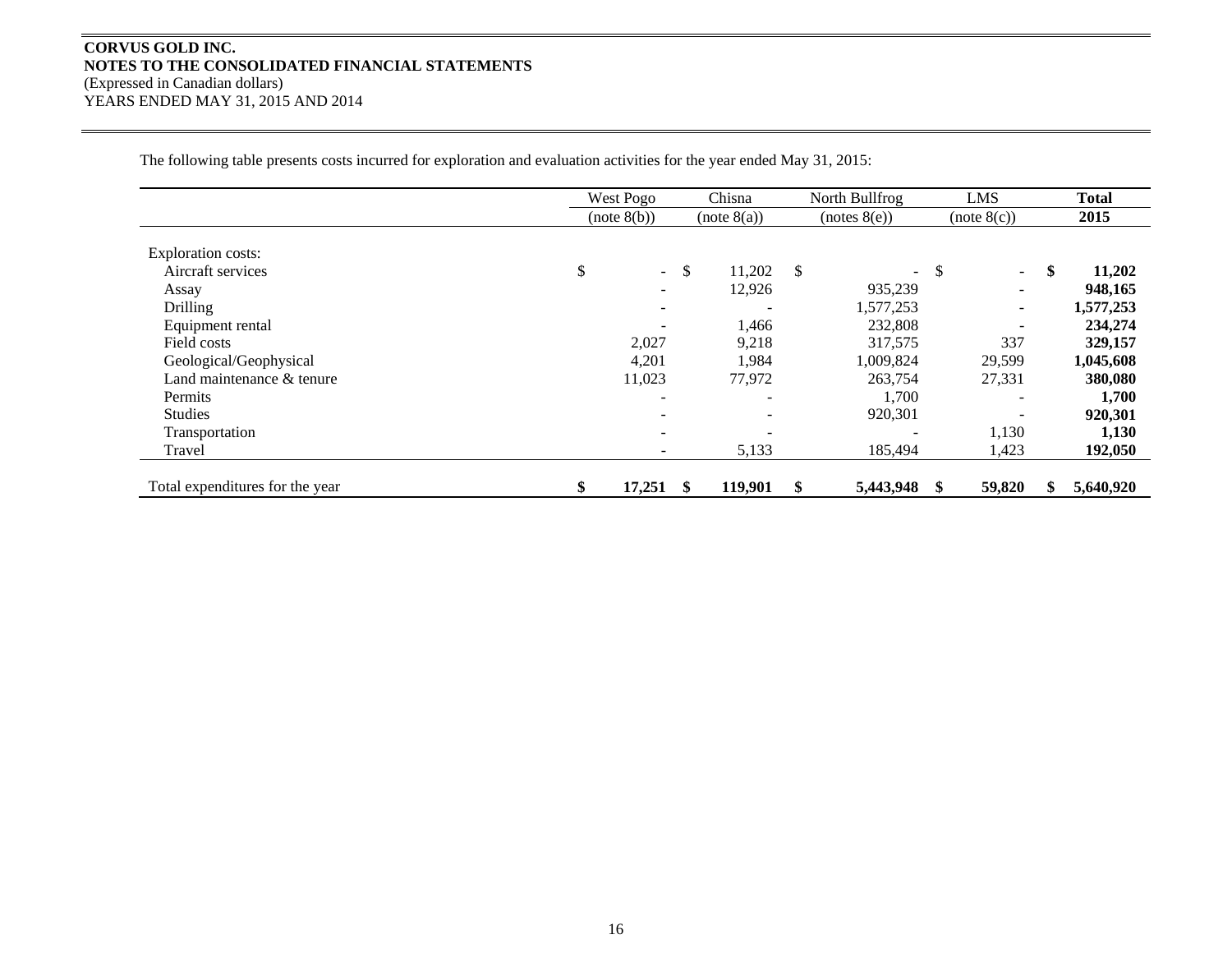|                                 | West Pogo        |               | Chisna                   |               | North Bullfrog |              | <b>LMS</b> | Terra       |           | Gerfaut |                          |      | <b>Total</b> |
|---------------------------------|------------------|---------------|--------------------------|---------------|----------------|--------------|------------|-------------|-----------|---------|--------------------------|------|--------------|
|                                 | (note 8(b))      |               | (note 8(a))              |               | (notes 8(e))   | (note 8(c))  |            | (note 8(d)) |           |         |                          |      | 2014         |
| <b>Exploration costs:</b>       |                  |               |                          |               |                |              |            |             |           |         |                          |      |              |
| Aircraft services               | \$<br>$\sim$ $-$ | $\mathcal{S}$ | $\overline{\phantom{a}}$ | $\mathcal{S}$ | $\blacksquare$ | $\mathbb{S}$ | ٠          | \$.         | 1,778     | \$.     | $\sim$                   | - \$ | 1,778        |
| Assay                           |                  |               | $\overline{\phantom{a}}$ |               | 1,774,143      |              | 440        |             |           |         | $\blacksquare$           |      | 1,774,583    |
| <b>Drilling</b>                 |                  |               | ۰                        |               | 2,719,667      |              |            |             |           |         |                          |      | 2,719,667    |
| Equipment rental                |                  |               | $\overline{\phantom{a}}$ |               | 254,094        |              |            |             | 840       |         |                          |      | 254,934      |
| Field costs                     |                  |               | 13,572                   |               | 333,334        |              | 561        |             | 8         |         | 2,817                    |      | 350,292      |
| Geological/Geophysical          |                  |               | 12,287                   |               | 1,097,613      |              | 12,647     |             | 32,073    |         | 31                       |      | 1,154,651    |
| Land maintenance & tenure       | 3,371            |               | 242,543                  |               | 301,320        |              | 20,701     |             | 95,735    |         |                          |      | 663,670      |
| Permits                         |                  |               | $\qquad \qquad -$        |               | 7,256          |              | ۰          |             |           |         |                          |      | 7,256        |
| Professional fees               |                  |               | ۰                        |               |                |              |            |             | 7,341     |         | $\sim$                   |      | 7,341        |
| <b>Studies</b>                  |                  |               |                          |               | 1,066,969      |              |            |             |           |         |                          |      | 1,066,969    |
| Transportation                  |                  |               | 1,526                    |               |                |              | 1,755      |             |           |         | $\overline{\phantom{a}}$ |      | 3,281        |
| Travel                          |                  |               | 8,601                    |               | 229,671        |              |            |             | 4,442     |         | $\overline{\phantom{a}}$ |      | 242,714      |
|                                 | 3,371            |               | 278,529                  |               | 7,784,067      |              | 36,104     |             | 142,217   |         | 2,848                    |      | 8,247,136    |
| <b>Cost Recovery</b>            |                  |               |                          |               |                |              |            |             | (95, 957) |         |                          |      | (95, 957)    |
| Total expenditures for the year | \$<br>3,371      | <sup>\$</sup> | 278,529                  | \$            | 7,784,067      | S.           | 36,104     |             | 46,260    |         | 2,848                    | -SS  | 8,151,179    |

The following table presents costs incurred for exploration and evaluation activities for the year ended May 31, 2014: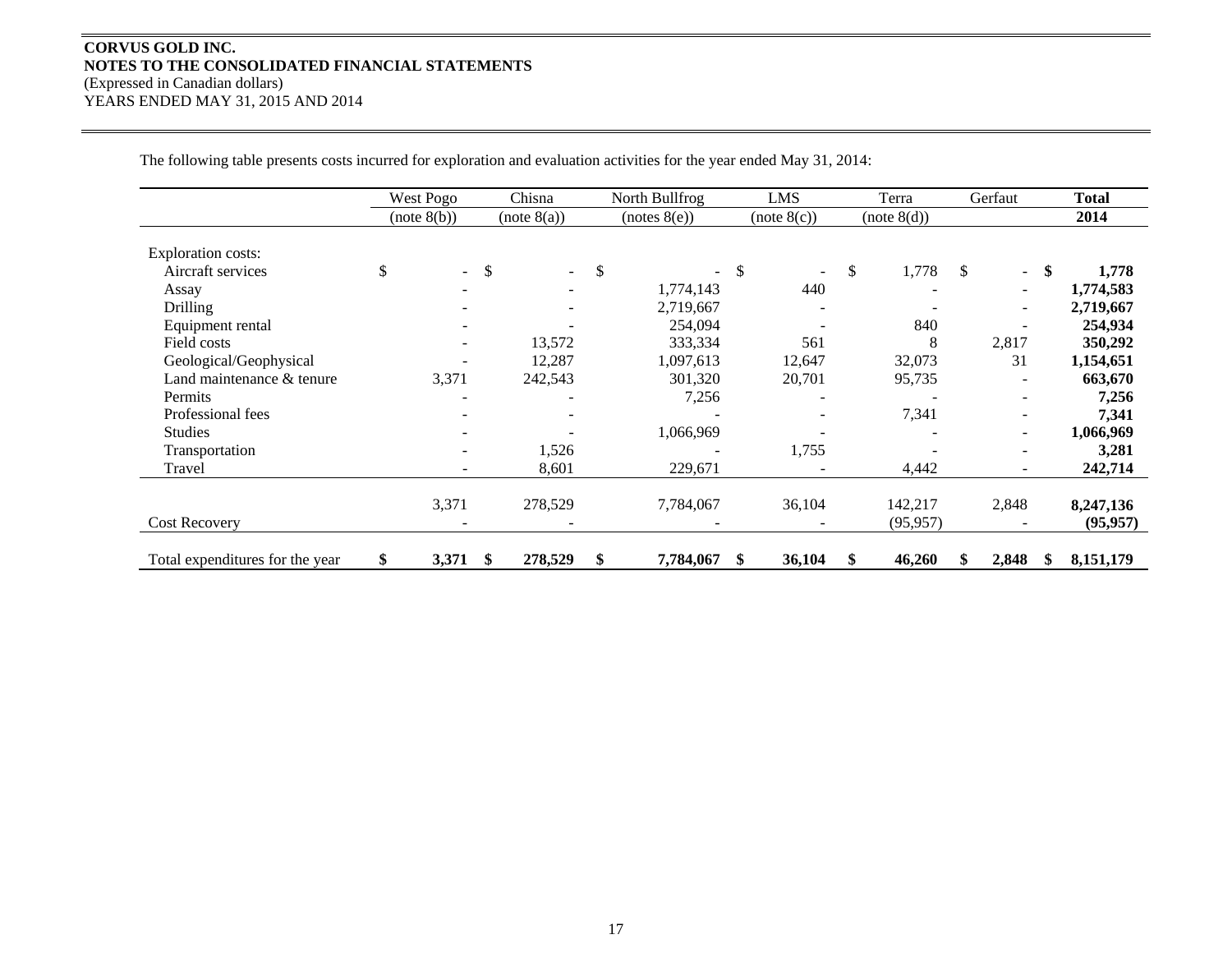#### **a) Chisna Property, Alaska**

The Chisna property is located in the eastern Alaska Range, Alaska, and is comprised of unpatented mineral claims owned 100% by the Company and fee simple lands leased from Ahtna Incorporated.

On November 2, 2009, ITH and Talon Gold Alaska, Inc. (ITH's wholly-owned Alaskan subsidiary) ("Talon Gold") entered into an agreement (as amended) with Ocean Park Ventures Corp. ("OPV"). Pursuant to the agreement, an Alaskan subsidiary of OPV ("Subco") and Raven Gold formed a joint venture (the "OPV/Raven JV") for the purpose of exploring and developing the Chisna property.

On November 7, 2012, OPV withdrew from the joint venture and thereby returned 100% of the Chisna Project to the Company.

On March 24, 2010, Raven Gold entered into a Mineral Exploration Agreement with Option to Lease with Ahtna Incorporated ("Ahtna"), an Alaska Native Regional Corporation, concerning approximately 26,516 hectares of fee simple lands in the Athell Area of Alaska surrounding or adjacent to some of the blocks of mineral claims owned by Raven Gold (the "Ahtna Agreement").

The key terms of the Ahtna Agreement include the following:

- exclusive right to explore, and the option to enter into a mining lease to develop and mine, the subject lands for a six-year period
- annual option payments of USD 1.00 USD 1.25 per acre
- minimum exploration expenditures of USD 4.00 USD 8.00 per acre, provided that if the agreement is not terminated at the end of any option year, the exploration expenditures for the next year become a firm commitment
- at the end of the third year, Raven Gold will release at least 50% of the original lands subject to the agreement
- preferential contracting, hiring and training practice for Ahtna shareholders or designees
- scholarship contributions to the Ahtna Heritage Foundation (USD 10,000/year, subject to increase for inflation)
- all surface work subject to Ahtna archaeological and cultural clearance

Upon Raven Gold having expended an aggregate of USD 1,000,000 (including 2,500 feet of core drilling) and having completed a feasibility study over some or all of the land subject to the exploration agreement within the six year term of the Ahtna Agreement, Raven Gold has the option to enter into a mining lease. The key terms of the mining lease include:

- exclusive mining rights for an initial term of ten years and so long thereafter as commercial production continues
- minimum exploration expenditures of USD 4.00 USD 9.00 per acre subject to the lease until commercial production is achieved, escalating over time
- advance minimum royalty payments of USD 6.00 USD 12.00 per acre escalating over time (50% deductible from production royalties)
- NSR production royalties for gold and silver scaled from 2.5% (gold price USD 550 per ounce or less) to 14% (gold price USD 1,900 per ounce or higher). 2.5% on base metals and 3% on all minerals other than gold, silver or base metals
- Ahtna is also entitled to receive an amount by which 20% of the net profits realized by Raven Gold from its mining operations on Ahtna minerals (10% in the case of non-Ahtna minerals) in any year exceed the aggregate royalties paid by Raven Gold to Ahtna in that year
- Ahtna has the right to acquire a working interest in the lands subject to the lease, which is to be greater than or equal to 10% but not more than 15%, upon Raven Gold having made a production decision, and in consideration, Ahtna will be required to fund ongoing operations after such exercise in an amount equal to 200% of Ahtna's percentage share of the pre-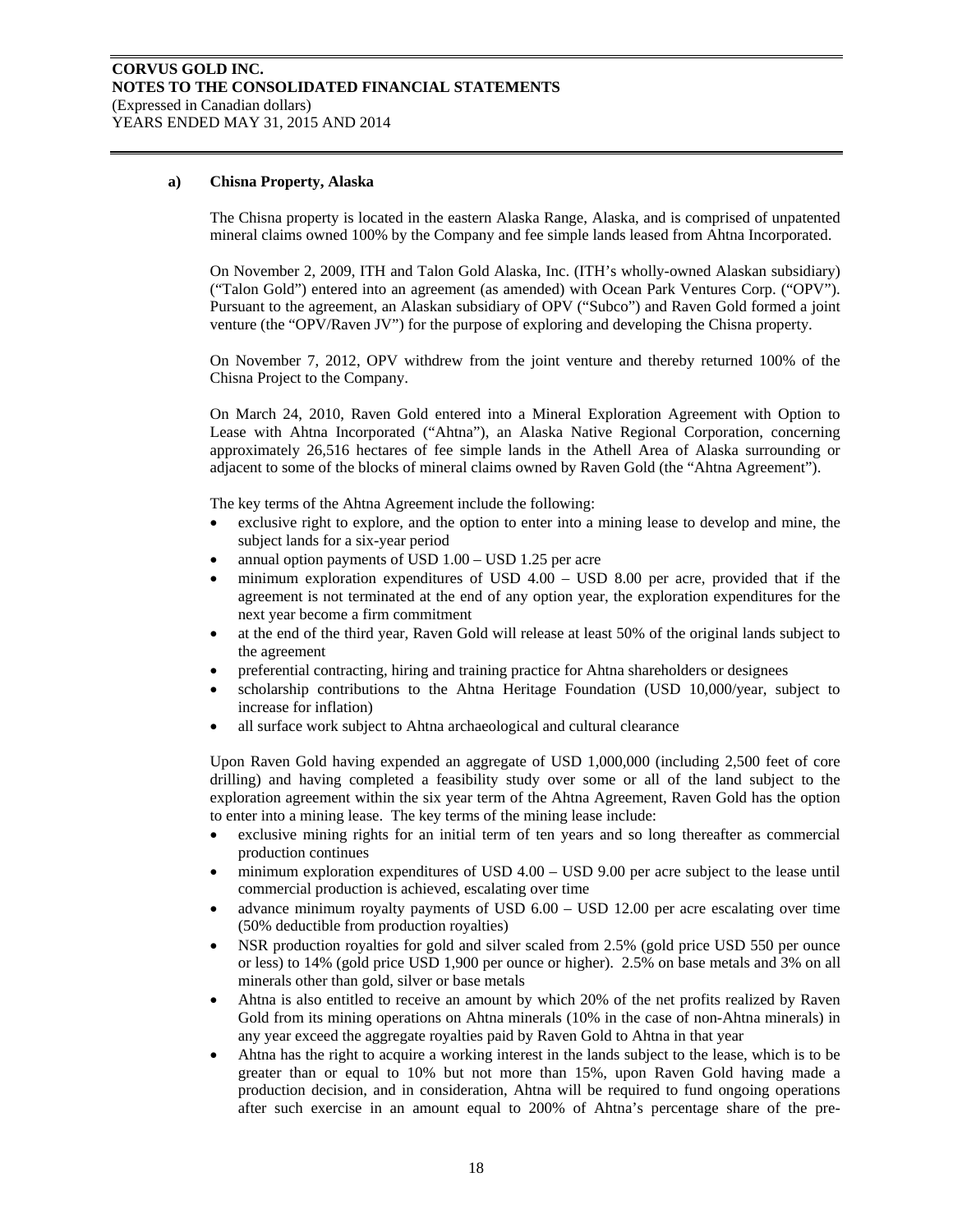production expenditures incurred by Raven Gold (not including advance minimum royalty payments to Ahtna).

During the year ended May 31, 2015, the Company gave notification and terminated the Ahtna lease.

#### **b) West Pogo Property, Alaska**

The West Pogo property is located approximately 50 kilometres north of Delta Junction, Alaska, and consists of unpatented mineral claims owned 100% by the Company.

During the year ended May 31, 2014, the Company wrote off the West Pogo property, as there had been a delay in exploration work on the property for an extended period of time.

On July 29, 2015, Raven Gold completed a transaction with Millrock Resources Inc. on the West Pogo and Goodpaster database projects in Alaska. The ownership position was sold for USD 120,000 (received subsequent to May 31, 2015). For the West Pogo project, the Company retained net smelter return ("NSR") royalties of 3% on precious metals and 1% on base metals with 1% of the precious metal royalty buy down for USD 2 million and a further 1% for a additional USD 5 million. For the Goodpaster database, the Company retained NSR royalty of 1% on all new claims acquired within the defined Area of Interest which totals some 1,500 square kilometres covering the largest gold producing District in Alaska. One half of the royalty can be purchased for USD 2 million. The Company also granted Millrock an exclusive right to enter into an option agreement for the purchase of its LMS project also in the Goodpaster Mining District of Alaska until September 1, 2015 (summary below):

- Total cash component for the asset will total USD 775,000 over 5 years.
- The Company retained NSR royalty of 3% on precious metals and 1% on base metals with 1% of the precious metal royalty buy down of USD 4 million.

#### **c) LMS Property, Alaska**

The LMS property consists of unpatented mineral claims owned 100% by the Company.

#### **d) Terra Property, Alaska**

The Terra Property consisted of State of Alaska unpatented lode mining claims held by the Company and State of Alaska unpatented lode mining claims leased from an individual.

During the year ended May 31, 2014, Raven Gold completed the sale of its minority interest in the Terra Property. As a result, there was a net gain on sale of \$1,840,480 during the year ended May 31, 2014.

#### **e) North Bullfrog Project, Nevada**

The Company's North Bullfrog project consists of certain leased patented lode mining claims and federal unpatented mining claims owned 100% by the Company.

#### (i) **Interests acquired from Redstar Gold Corp.**

On October 9, 2009, a US subsidiary of ITH at the time (Corvus Nevada) completed the acquisition of all of the interests of Redstar Gold Corp. ("Redstar") and Redstar Gold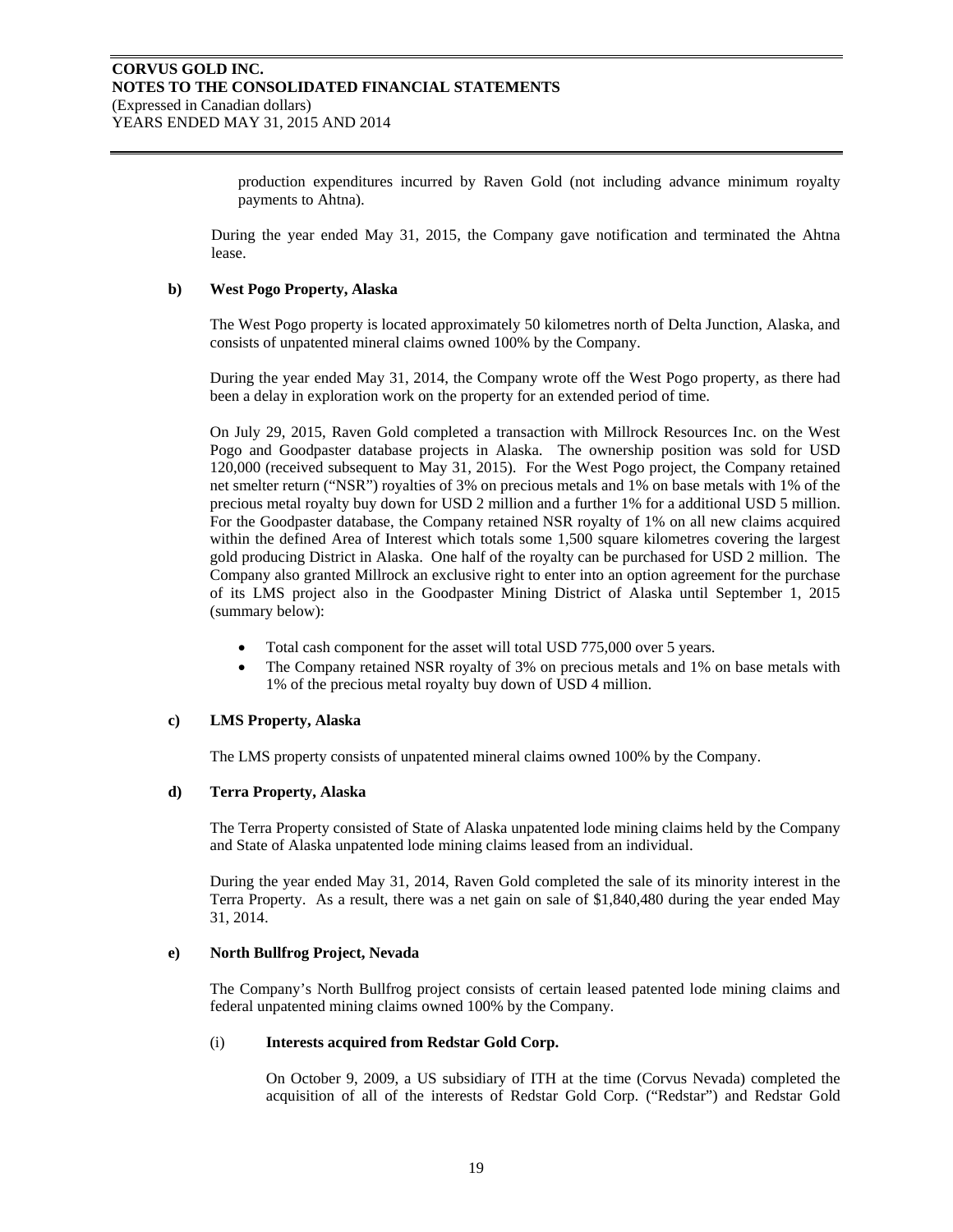U.S.A. Inc. ("Redstar US") in the North Bullfrog project, which consisted of the following leases:

- (1) Pursuant to a mining lease and option to purchase agreement made effective October 27, 2008 between Redstar and an arm's length limited liability company, Redstar has leased (and has the option to purchase) 12 patented mining claims referred to as the "Connection" property. The ten-year, renewable mining lease requires advance minimum royalty payments (recoupable from production royalties, but not applicable to the purchase price if the option to purchase is exercised) of USD 10,800 (paid) on signing and annual payments for the first three anniversaries of USD 10,800 (paid) and USD 16,200 for every year thereafter (paid to September 30, 2014). Redstar has an option to purchase the property (subject to the NSR royalty below) for USD 1,000,000 at any time during the life of the lease. Production is subject to a 4% NSR royalty, which may be purchased by the lessee for USD 1,250,000 per 1% (USD 5,000,000 for the entire royalty).
- (2) Pursuant to a mining lease made and entered into as of May 8, 2006 between Redstar and two arm's length individuals, Redstar has leased 3 patented mining claims which form part of the North Bullfrog project holdings. The lease is for an initial term of 10 years, and for so long thereafter as mining activities continue on the claims or contiguous claims held by the lessee. The lessee is required to pay advance minimum royalty payments (recoupable from production royalties) of USD 4,000 on execution, USD 3,500 on each of May 8, 2007, 2008 and 2009 (paid), USD 4,500 on May 8, 2010 and each anniversary thereafter, adjusted for inflation (paid to May 8, 2015). The lessor is entitled to receive a 2% NSR royalty on all production, which may be purchased by the lessee for USD 1,000,000 per 1% (USD 2,000,000 for the entire royalty).
- (3) Pursuant to a mining lease made and entered into as of May 8, 2006 between Redstar and an arm's length private Nevada corporation, Redstar has leased 2 patented mining claims which form part of the North Bullfrog project holdings. The lease is for an initial term of 10 years, and for so long thereafter as mining activities continue on the claims or contiguous claims held by the lessee. The lessee is required to pay advance minimum royalty payments (recoupable from production royalties) of USD 2,000 on execution, USD 2,000 on each of May 8, 2007, 2008 and 2009 (paid), USD 3,000 on May 8, 2010 and each anniversary thereafter, adjusted for inflation (paid to May 8, 2015). The lessor is entitled to receive a 3% NSR royalty on all production, which may be purchased by the lessee for USD 850,000 per 1% (USD 2,550,000 for the entire royalty). On May 29, 2014, the parties signed a First Amendment Agreement whereby the Lease is amended to provide that in addition to the Advance Minimum Royalty payments payable in respect of the Original Claims, the lessee will now pay to the lessor Advance Minimum Royalty payments in respect of the Yellow Rose Claims of USD 2,400 on execution, USD 2,400 on each of May 29, 2015, 2016 and 2017 (paid to May 29, 2015), USD 3,600 on May 29, 2018 and each anniversary thereafter.
- (4) Pursuant to a mining lease made and entered into as of May 16, 2006 between Redstar and an arm's length individual, Redstar has leased 12 patented mineral claims which form part of the North Bullfrog project holdings. The lease is for an initial term of 10 years, and for so long thereafter as mining activities continue on the claims or contiguous claims held by the lessee. The lessee is required to pay advance minimum royalty payments (recoupable from production royalties) of USD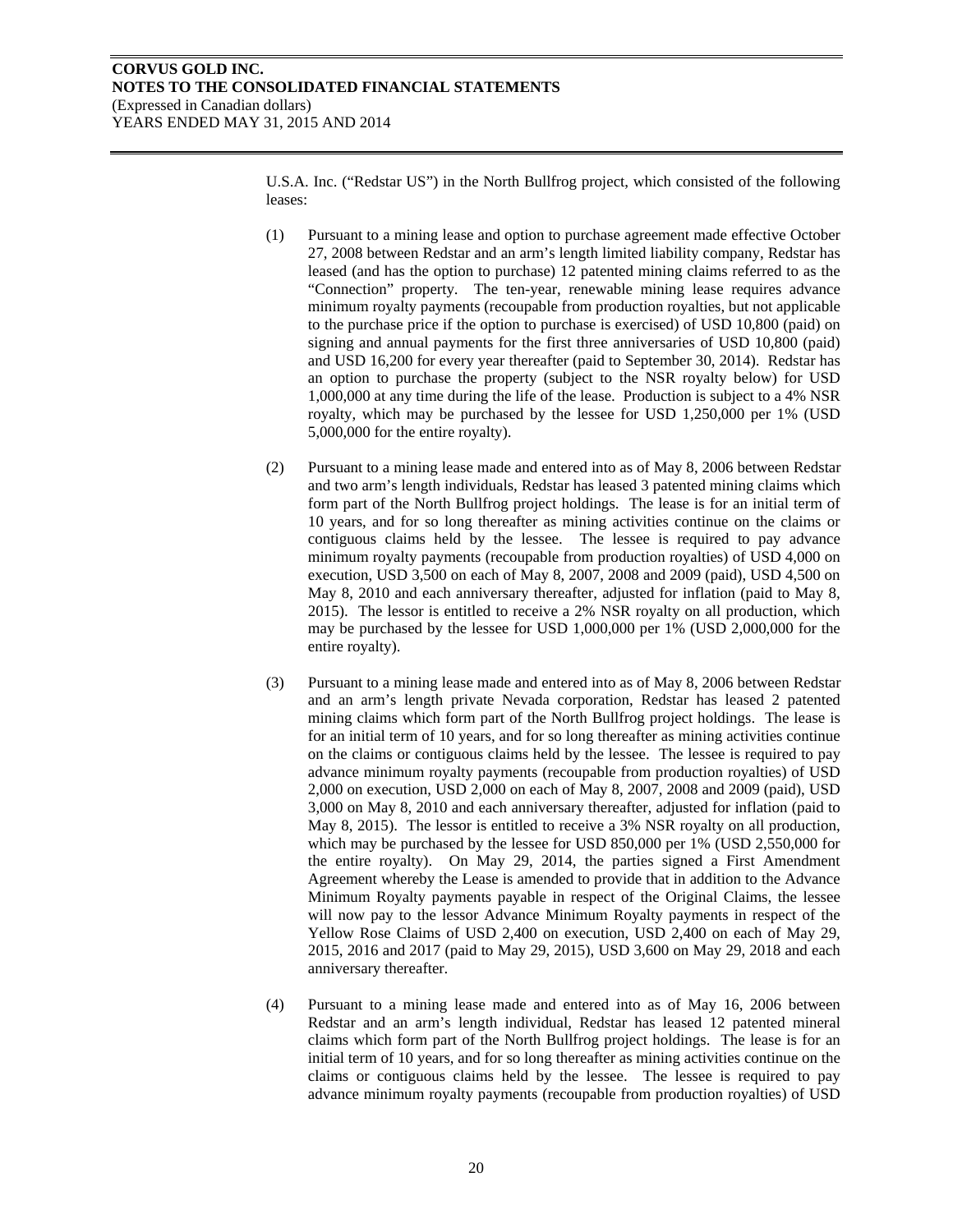20,500 on execution and USD 20,000 on each anniversary thereafter (paid to May 16, 2015). The lessor is entitled to receive a 4% NSR royalty on all production, which may be purchased by the lessee for USD 1,000,000 per 1% (USD 4,000,000 for the entire royalty).

- (5) Pursuant to a mining lease made and entered into as of May 22, 2006 between Redstar and two arm's length individuals, Redstar has leased 3 patented mineral claims which form part of the North Bullfrog project holdings. The lease is for an initial term of 10 years, and for so long thereafter as mining activities continue on the claims or contiguous claims held by the lessee. The lessee is required to pay advance minimum royalty payments (recoupable from production royalties) of USD 8,000 on execution, USD 4,800 on each of May 22, 2007, 2008 and 2009 (paid), USD 7,200 on May 22, 2010 and each anniversary thereafter, adjusted for inflation (paid to May 22, 2015). The lessor is entitled to receive a 2% NSR royalty on all production, which may be purchased by the lessee for USD 1,000,000 per 1% (USD 2,000,000 for the entire royalty).
- (6) Pursuant to a mining lease made and entered into as of June 16, 2006 between Redstar and an arm's length individual, Redstar has leased one patented mineral claims which form part of the North Bullfrog project holdings. The lease is for an initial term of 10 years, and for so long thereafter as mining activities continue on the claims or contiguous claims held by the lessee. The lessee is required to pay advance minimum royalty payments (recoupable from production royalties) of USD 2,000 on execution, USD 2,000 on each of June 16, 2007, 2008 and 2009 (paid), USD 3,000 on June 16, 2010 and each anniversary thereafter, adjusted for inflation (paid to June 16, 2014 and subsequently to June 16, 2015). The lessor is entitled to receive a 2% NSR royalty on all production, which may be purchased by the lessee for USD 1,000,000 per 1% (USD 2,000,000 for the entire royalty).

As a consequence of the acquisition of Redstar and Redstar US's interest in the foregoing leases, Corvus Nevada is now the lessee under all of such leases. The Company acquired all of the shares of Corvus Nevada on August 26, 2010 upon the completion of the Arrangement.

#### (ii) **Interests acquired directly by Corvus Nevada**

- (1) Pursuant to a mining lease and option to purchase agreement made effective December 1, 2007 between Corvus Nevada and a group of arm's length limited partnerships, Corvus Nevada has leased (and has the option to purchase) patented mining claims referred to as the "Mayflower" claims which form part of the North Bullfrog project. The terms of the lease/option are as follows:
	- ¤ *Terms*: Initial term of five years, commencing December 1, 2007, with the option to extend the lease for an additional five years. The lease will continue for as long thereafter as the property is in commercial production or, alternatively, for an additional three years if Corvus Nevada makes advance minimum royalty payments of USD 100,000 per year (which are recoupable against actual production royalties).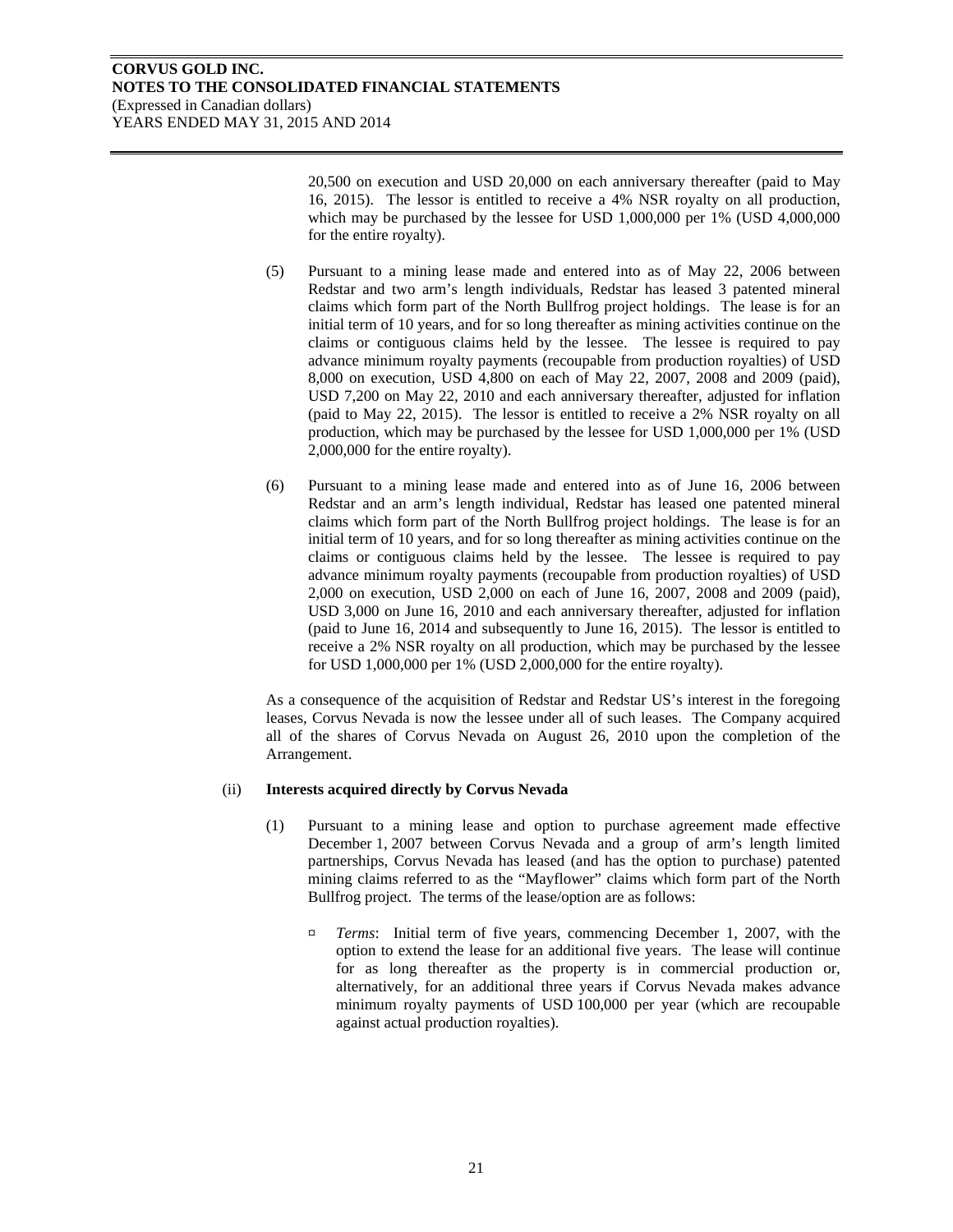- ¤ *Lease Payments*: USD 5,000 (paid) and 25,000 common shares of ITH (delivered) following regulatory acceptance of the transaction; and an additional USD 5,000 and 20,000 common shares on each of the first through fourth lease anniversaries (paid and issued). Pursuant to an agreement with the lessors, in lieu of the 20,000 ITH shares due December 1, 2010, Corvus Nevada paid USD 108,750 on November 10, 2010 and delivered 46,250 common shares of the Company on December 2, 2010. If Corvus Nevada elects to extend the lease for a second five-year term, it will pay USD 10,000 and deliver 50,000 common shares of ITH upon election being made, and an additional 50,000 common shares of ITH on each of the fifth through ninth anniversaries (USD 10,000 paid on October 31, 2012 and 50,000 common shares of ITH delivered on October 25, 2012 paid with cash of \$126,924; and USD 10,000 paid on November 13, 2013 and 50,000 common shares of ITH delivered on November 25, 2013 paid with cash of \$35,871, and USD 10,000 paid on November 17, 2014 and 50,000 common shares of ITH, purchased for \$21,200 in the market by the Company, were delivered on November 7, 2014).
- ¤ *Anti-Dilution:* Pursuant to an amended agreement agreed to by the lessors in March 2015, the Company shall deliver a total of 85,000 common shares (issued) of the Company for the years 2011 to 2014 (2011: 10,000 common shares; 2012 to 2014: 25,000 common shares each year). All future payments will be satisfied by the delivery of an additional ½ common shares of the Company for each of the ITH shares due per the original agreement.
- ¤ *Work Commitments*: USD 100,000 per year for the first three years (incurred), USD 200,000 per year for the years  $4 - 6$  (incurred) and USD 300,000 for the years 7 – 10. Excess expenditures in any year may be carried forward. If Corvus Nevada does not incur the required expenditures in year one, the deficiency is required to be paid to the lessors.
- ¤ *Retained Royalty*: Corvus Nevada will pay the lessors a NSR royalty of 2% if the average gold price is USD 400 per ounce or less, 3% if the average gold price is between USD 401 and USD 500 per ounce and 4% if the average gold price is greater than USD 500 per ounce.
- (2) Pursuant to a mining lease and option to purchase made effective March 1, 2011 between Corvus Nevada and an arm's length individual, Corvus Nevada has leased, and has the option to purchase, 2 patented mineral claims which form part of the North Bullfrog project holdings. The lease is for an initial term of 10 years, subject to extension for an additional 10 years (provided advance minimum royalties are timely paid), and for so long thereafter as mining activities continue on the claims. The lessee is required to pay advance minimum royalty payments (recoupable from production royalties, but not applicable to the purchase price if the option to purchase is exercised) of USD 20,000 on execution (paid), USD 25,000 on each of March 1, 2012 (paid), 2013 (paid) and 2014 (paid), USD 30,000 on March 1, 2015 (paid) and each anniversary thereafter, adjusted for inflation. The lessor is entitled to receive a 2% NSR royalty on all production. The lessee may purchase the royalty for USD 1,000,000 per 1%. If the lessee purchases the entire royalty (USD 2,000,000) the lessee will also acquire all interest of the lessor in the subject property.
- (3) Pursuant to a purchase agreement made effective March 28, 2013, Corvus Nevada has agreed to purchase the surface rights of five patented mining claims owned by two arm's length individuals for USD 160,000 payable on closing (March 28, 2013). The terms include payment by Corvus Nevada of a fee of USD 0.02 per ton of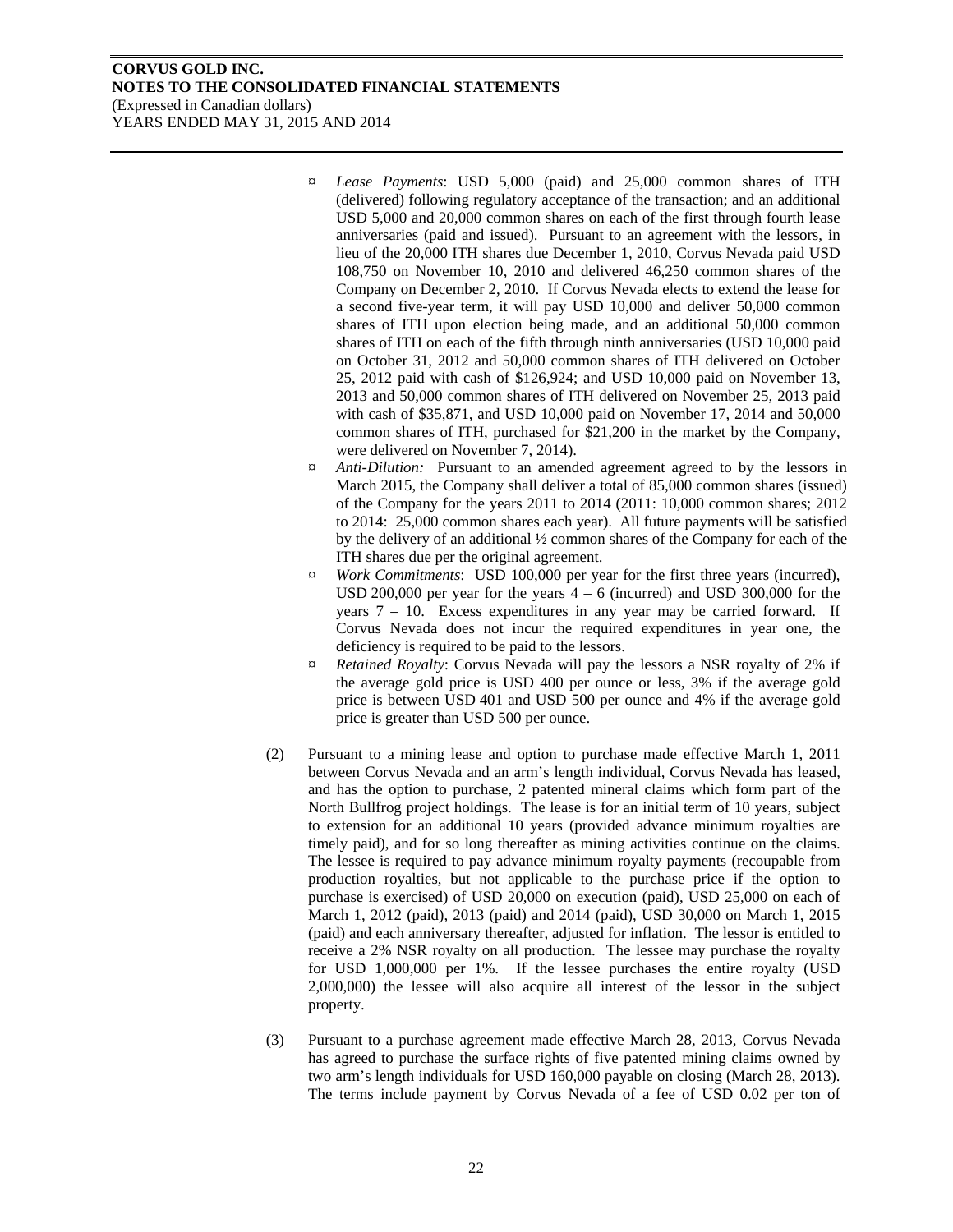overburden to be stored on the property, subject to payment for a minimum of 12 million short tons. The minimum tonnage fee (USD 240,000) bears interest at 4.77% per annum from closing and is evidenced by a promissory note due on the sooner of the commencing of use of the property for waste materials storage or December 31, 2015. As a result, the Company recorded \$406,240 (USD 400,000) in acquisition costs with \$157,408 paid in cash and the remaining \$248,832 (USD 240,000) in promissory note payable (note 9) during the year ended May 31, 2013.

- (4) In December 2013, SoN completed the purchase of a parcel of land approximately 30 km north of the North Bullfrog project which carries with it 1,600 acre feet of irrigation water rights. The cost of the land and associated water rights was cash payment of \$1,100,118 (USD 1,034,626).
- (5) On March 30, 2015, Lunar Landing, LLC signed a lease agreement with Corvus Nevada to lease private property containing the three patented Sunflower claims to Corvus Nevada, which are adjacent to the Yellowrose claims leased in 2014. The term of the lease is 3 years with provision to extend the lease for an additional 7 years, and an advance minimum royalty payment of USD 5,000 per year with USD 5,000 paid upon signing. The lease includes a 4% NSR royalty on production, with an option to purchase the royalty for USD 500,000 per 1% or USD 2,000,000 for the entire 4% royalty. The lease also includes the option to purchase the property for USD 300,000.

### **Acquisitions**

The acquisition of title to mineral properties is a detailed and time-consuming process. The Company has taken steps, in accordance with industry norms, to verify title to mineral properties in which it has an interest. Although the Company has taken every reasonable precaution to ensure that legal title to its properties is properly recorded in the name of the Company (or, in the case of an option, in the name of the relevant optionor), there can be no assurance that such title will ultimately be secured.

#### **Environmental Expenditures**

The operations of the Company may in the future be affected from time to time in varying degrees by changes in environmental regulations, including those for future removal and site restoration costs. Both the likelihood of new regulations and their overall effect upon the Company vary greatly and are not predictable. The Company's policy is to meet or, if possible, surpass standards set by relevant legislation by application of technically proven and economically feasible measures.

Environmental expenditures that relate to ongoing environmental and reclamation programs are charged against earnings as incurred or capitalized and amortized depending on their future economic benefits. Estimated future removal and site restoration costs, when the ultimate liability is reasonably determinable, are charged against earnings over the estimated remaining life of the related business operation, net of expected recoveries.

The Company has estimated the fair value of the liability for asset retirement that arose as a result of exploration activities to be \$132,579 (USD 107,000) (2014 - \$Nil). The fair value of the liability was determined to be equal to the estimated remediation costs. Due to the early stages of the project, and that extractive activities have not yet begun, the Company is unable to predict with any precision the timing of the cash flow related to the reclamation activities.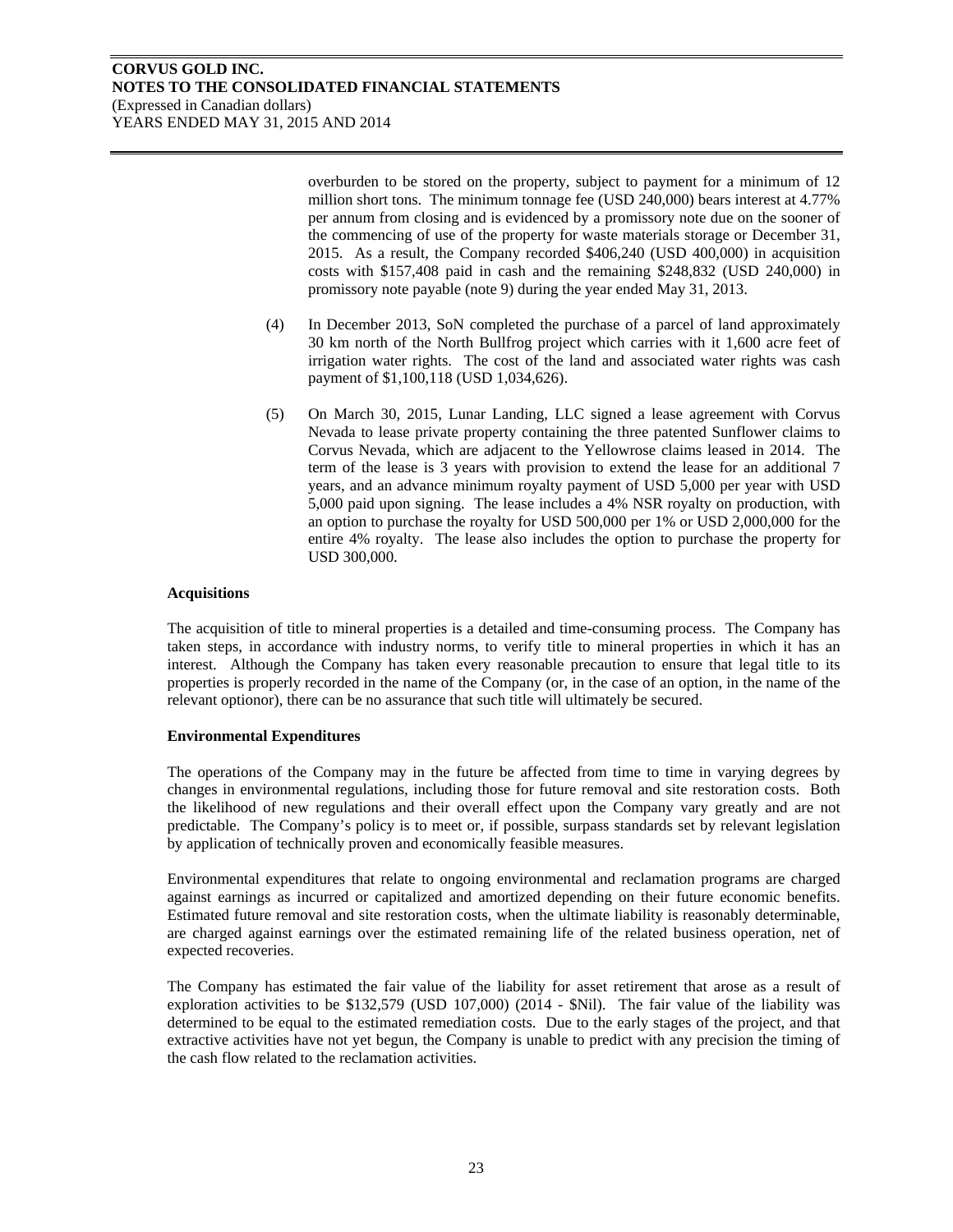## **9. PROMISSORY NOTE PAYABLE**

On March 28, 2013, the Company issued a promissory note payable of USD 240,000 bearing interest at 4.77% per annum due on the sooner of the commencing of use of the property for waste materials storage as stated in note  $8(e)(ii)(3)$  or December 31, 2015. At May 31, 2015, the promissory note payable was translated to \$298,488 (2014 - \$260,208).

#### **10. SHARE CAPITAL**

## **Authorized**

Unlimited common shares without par value.

#### **Share issuances**

During the year ended May 31, 2015:

- a) On August 27, 2014, the Company closed a non-brokered public equity financing and issued 5,150,000 common shares at a price of \$1.20 per share for gross proceeds of \$6,180,000. In connection with the financing, the Company paid \$190,167 in share issuance costs. The offering was registered under the United States Securities Act of 1933, as amended, pursuant to a Form S-1 registration statement filed with the United States Securities and Exchange Commission and qualified in certain Canadian provinces pursuant to a prospectus filed with the relevant Canadian regulatory authorities.
- b) On February 27, 2015, the Company closed a non-brokered private placement equity financing and issued 4,500,000 common shares at a price of \$1.00 per share for gross proceeds of \$4,500,000. In connection with the financing, the Company paid an additional \$17,810 in share issuance costs.
- c) An aggregate of 18,900 shares were issued on exercise of 18,900 stock options for gross proceeds of \$9,450.
- d) On April 8, 2015, the Company issued 85,000 common shares in connection with the lease on the Mayflower property (note 8e)(ii)(1), with a fair value of \$64,600.

During the year ended May 31, 2014:

- a) On November 25, 2013, the Company closed a non-brokered private placement equity financing and issued 5,230,000 common shares at a price of \$1.00 per share for gross proceeds of \$5,230,000. A finder's fee equal to 5% of the proceeds raised from the sale of 420,000 common shares was paid, amounting to \$21,000. In connection with the financing, the Company paid an additional \$19,312 in share issuance costs.
- b) An aggregate of 70,000 shares were issued on exercise of 70,000 stock options for gross proceeds of \$48,300.

#### **Stock options**

Stock options awarded to employees and non-employees by the Company are measured and recognized in the Consolidated Statement of Operations and Comprehensive Loss over the vesting period.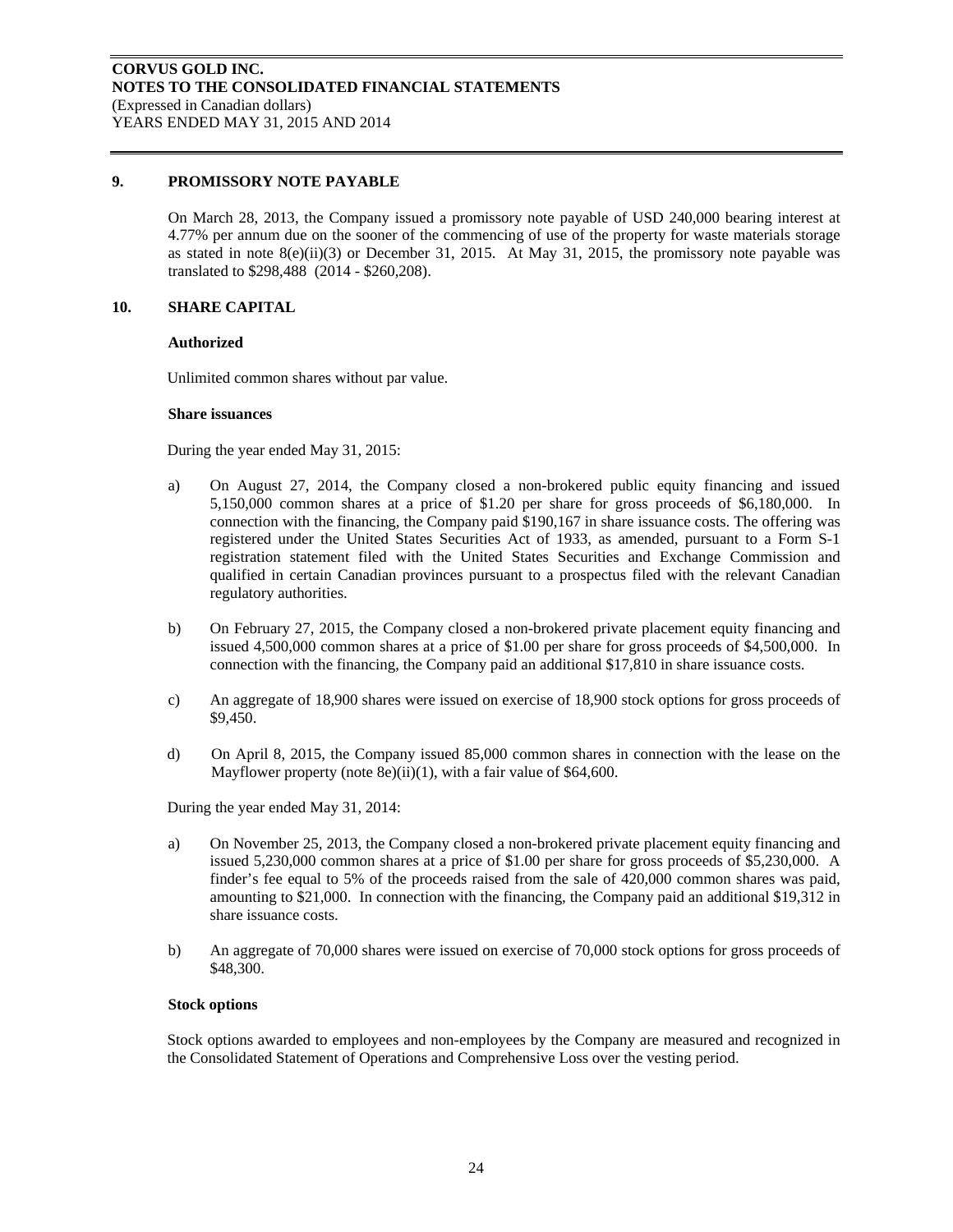The Company has adopted an incentive stock option plan (the "2010 Plan"). The essential elements of the 2010 Plan provide that the aggregate number of common shares of the Company's share capital that may be made issuable pursuant to options granted under the 2010 Plan (together with any other shares which may be issued under other share compensation plans of the Company) may not exceed 10% of the number of issued shares of the Company at the time of the granting of the options. Options granted under the 2010 Plan will have a maximum term of ten years. The exercise price of options granted under the 2010 Plan will not be less than the greater of the market price of the common shares (as defined by the Toronto Stock Exchange ("TSX"), currently defined as the 5 day volume weighted average price for the 5 trading days immediately preceding the date of grant) or the closing market price of the Company's common shares for the trading day immediately preceding the date of grant), or such other price as may be agreed to by the Company and accepted by the TSX. Options granted under the 2010 Plan vest immediately, unless otherwise determined by the directors at the date of grant.

A summary of the status of the stock option plan as of May 31, 2015 and 2014, and changes during the years are presented below:

|                                                                                | 2015                                            |                                         | 2014                                                   |                                        |  |  |  |
|--------------------------------------------------------------------------------|-------------------------------------------------|-----------------------------------------|--------------------------------------------------------|----------------------------------------|--|--|--|
|                                                                                | Number of<br><b>Options</b>                     | Number of<br><b>Options</b>             | Weighted<br>Average<br><b>Exercise</b><br><b>Price</b> |                                        |  |  |  |
| Balance, beginning of the year<br>Granted<br>Exercised<br>Forfeited<br>Expired | 6,175,234<br>1,575,000<br>(18,900)<br>(335,000) | \$.<br>0.84<br>1.34<br>(0.50)<br>(1.00) | 4,075,234<br>2,470,000<br>(70,000)<br>(300,000)        | \$<br>0.88<br>0.76<br>(0.69)<br>(0.81) |  |  |  |
| Balance, end of the year                                                       | 7,396,334                                       | S<br>0.94                               | 6,175,234                                              | \$<br>0.84                             |  |  |  |

The weighted average remaining contractual life of options outstanding at May 31, 2015 was 2.85 years  $(2014 - 3.46 \text{ years}).$ 

Stock options outstanding are as follows:

|                                                                                                                                             |                                                                                  | 2015                                                           |                                                                |                                                                                                      | 2014                                                  |                                                       |
|---------------------------------------------------------------------------------------------------------------------------------------------|----------------------------------------------------------------------------------|----------------------------------------------------------------|----------------------------------------------------------------|------------------------------------------------------------------------------------------------------|-------------------------------------------------------|-------------------------------------------------------|
| <b>Expiry Date</b>                                                                                                                          | <b>Exercise</b><br>Price                                                         | <b>Number</b><br>of<br><b>Options</b>                          | <b>Exercisable</b><br>at Year-<br>End                          | <b>Exercise</b><br><b>Price</b>                                                                      | Number of<br><b>Options</b>                           | <b>Exercisable</b><br>at Year-<br>End                 |
| September 27, 2014<br>July 29, 2016<br>November 17, 2016<br>January 23, 2017<br>May 1, 2017<br>May 29, 2017<br>September 19, 2017 (note 16) | \$<br>\$<br>0.50<br>\$<br>0.67<br>1.10<br>0.73<br>\$<br>\$<br>0.92<br>\$<br>0.96 | 464,434<br>210,000<br>50,000<br>50,000<br>300,000<br>2.436.900 | 464,434<br>210,000<br>25,000<br>25,000<br>300,000<br>2,436,900 | \$<br>1.08<br>\$.<br>0.50<br>\$<br>0.67<br>\$<br>$\qquad \qquad -$<br>\$<br>\$<br>0.92<br>\$<br>0.96 | 150,000<br>483,334<br>210,000<br>300,000<br>2,561,900 | 150,000<br>483,334<br>210,000<br>300,000<br>1,628,370 |
| October 29, 2017<br>August 16, 2018<br>September 8, 2019                                                                                    | \$<br>0.96<br>0.76<br>1.40<br>S                                                  | 100,000<br>2,420,000<br>1,365,000<br>7,396,334                 | 100,000<br>1,611,720<br>454.545<br>5,627,599                   | \$<br>\$<br>0.76<br>\$                                                                               | 2,470,000<br>6,175,234                                | 822,510<br>3,594,214                                  |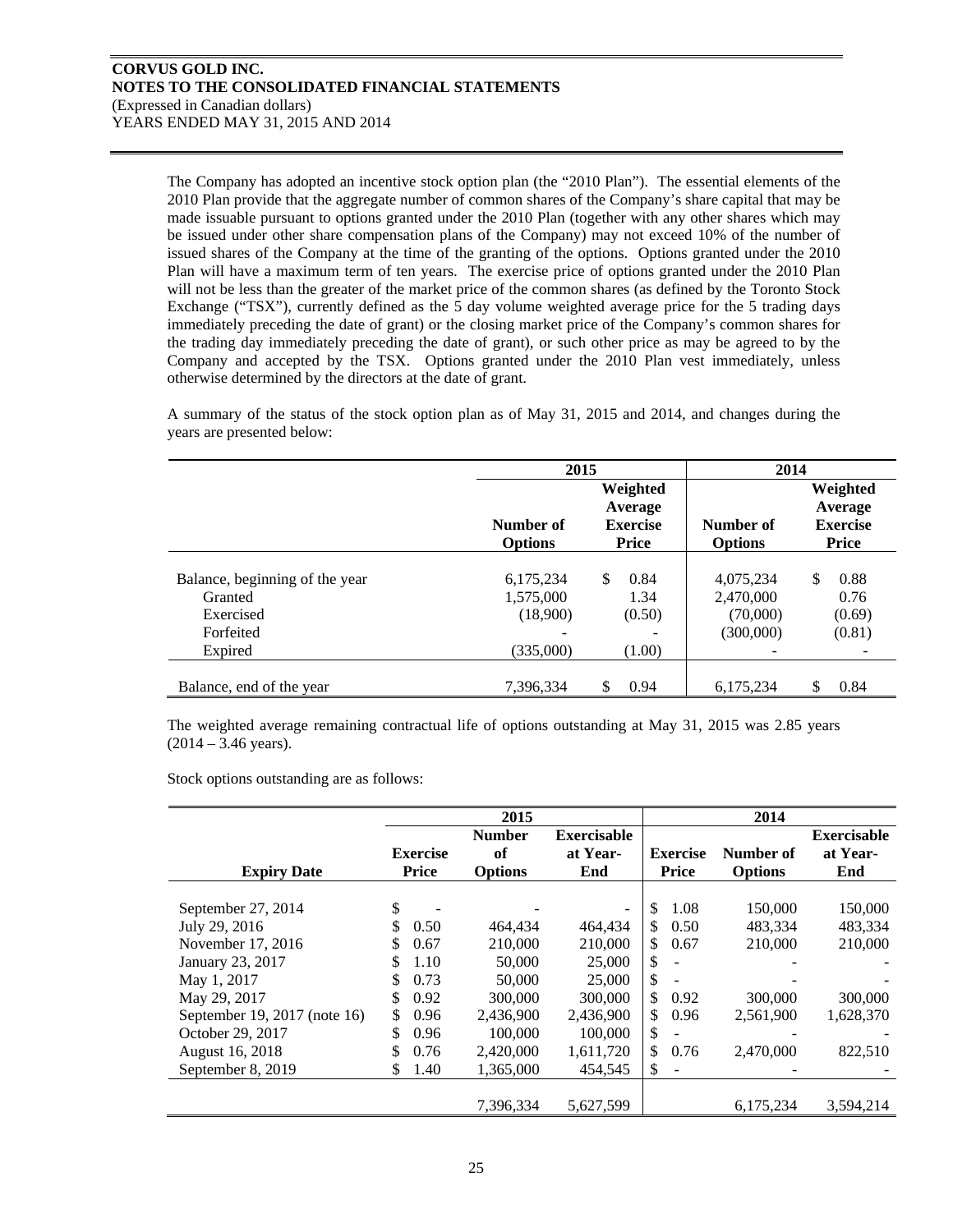The Company uses the fair value method for determining stock-based compensation for all options granted during the years. The fair value of options granted was \$1,109,011 (2014 - \$1,449,654), determined using the Black-Scholes option pricing model based on the following weighted average assumptions:

| For the year ended May 31, | 2015       | 2014    |
|----------------------------|------------|---------|
|                            |            |         |
| Risk-free interest rate    | 1.50%      | 1.96%   |
| Expected life of options   | 4.62 years | 5 years |
| Annualized volatility      | 69.21%     | 100%    |
| Dividend yield             | 0%         | $0\%$   |
| Exercise price             | \$1.34     | \$0.76  |
|                            |            |         |
| Fair value per share       | \$0.70     | \$0.59  |

Annualized volatility was determined by reference to historic volatility of the Company.

Stock-based compensation has been allocated as follows:

| For the year ended May 31,                        | 2015 |           |    | 2014      |  |
|---------------------------------------------------|------|-----------|----|-----------|--|
|                                                   |      |           |    |           |  |
| Consulting                                        | \$   | 570,913   | \$ | 464,638   |  |
| Exploration expenditures – Geological/geophysical |      | 36,820    |    | 63,670    |  |
| Investor relations                                |      | 208,336   |    | 371,459   |  |
| Professional fees                                 |      | 48,841    |    | 69,761    |  |
| Wages and benefits                                |      | 620,785   |    | 876,741   |  |
|                                                   |      |           |    |           |  |
|                                                   |      | 1,485,695 | \$ | 1,846,269 |  |

## **11. RELATED PARTY TRANSACTIONS**

The Company entered into the following transactions with related parties:

| For the year ended May 31,                                      |    | 2015      |   | 2014      |  |
|-----------------------------------------------------------------|----|-----------|---|-----------|--|
|                                                                 |    |           |   |           |  |
| Consulting fees to CFO                                          | \$ | 97,000    | S | 97,000    |  |
| Wages and benefits to CEO, President and COO                    |    | 901,893   |   | 752,850   |  |
| Directors fees (included in consulting fees)                    |    | 122,750   |   | 99,774    |  |
| Fees to Vice President of Corporate Communications (included in |    |           |   |           |  |
| investor relations)                                             |    | 180,000   |   | 172,500   |  |
| Professional fees to Vice President                             |    | 25,680    |   | 84,907    |  |
| Stock-based compensation to related parties                     |    | 1,247,408 |   | 1,590,465 |  |
|                                                                 |    |           |   |           |  |
|                                                                 | \$ | 2,574,731 |   | 2,797,496 |  |

As at May 31, 2015, included in accounts payable and accrued liabilities was \$9,880 (2014 – \$27,462) in expenses owing to companies related to officers and officers of the Company.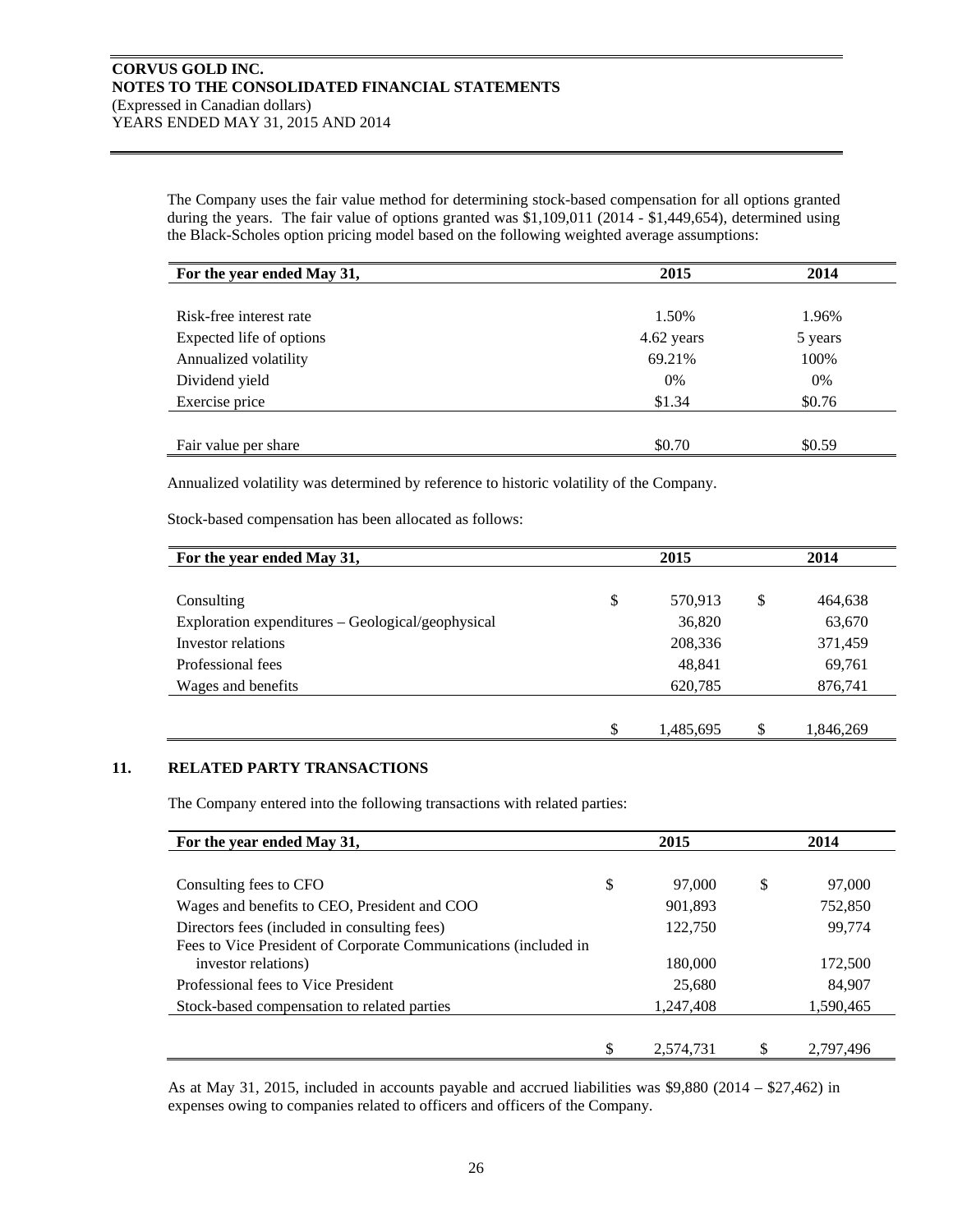These amounts were unsecured, non-interest bearing and had no fixed terms or terms of repayment. Accordingly, fair value could not be readily determined.

The Company entered into a retainer agreement dated June 1, 2011 with Lawrence W. Talbot Law Corporation ("LWTLC"), a company with officers in common, pursuant to which LWTLC agreed to provide legal services to the Company. Pursuant to the retainer agreement, the Company agreed to pay LWTLC a minimum annual retainer of \$72,000 (plus applicable taxes and disbursements). The retainer agreement might be terminated by LWTLC on reasonable notice, and by the Company on one year's notice (or payment of one year's retainer in lieu of notice). An officer of the Company is a director and shareholder of LWTLC. LWTLC ceased to be a related party on October 9, 2014. During the year ended May 31, 2015, the Company terminated the agreement and paid \$73,830 in lieu of notice.

The Company has also entered into change of control agreements with officers of the Company. In the case of termination, the officers are entitled to an amount equal to a multiple (ranging from two times to three times) of the sum of the annual base salary then payable to the officer, the aggregate amount of bonus(es) (if any) paid to the officer within the calendar year immediate preceding the Effective Date of Termination, and an amount equal to the vacation pay which would otherwise be payable for the one year period next following the Effective Date of Termination.

## **12. GEOGRAPHIC SEGMENTED INFORMATION**

The Company operates in one industry segment, the mineral resources industry, and in two geographical segments, Canada and the United States. All current exploration activities are conducted in the United States and Canada. The significant asset categories identifiable with these geographical areas are as follows:

|                                       | Canada      | <b>United States</b> |              |    | <b>Total</b>   |  |
|---------------------------------------|-------------|----------------------|--------------|----|----------------|--|
|                                       |             |                      |              |    |                |  |
| May 31, 2015                          |             |                      |              |    |                |  |
| Capitalized acquisition costs         | \$          | \$                   | 4,866,634    | \$ | 4,866,634      |  |
| Property and equipment                | \$<br>2,840 | \$                   | 93,863       | \$ | 96,703         |  |
|                                       |             |                      |              |    |                |  |
| May 31, 2014                          |             |                      |              |    |                |  |
| Capitalized acquisition costs         | \$          | \$                   | 4,045,115    | \$ | 4,045,115      |  |
| Property and equipment                | 4,057       | \$                   | 93,390       | \$ | 97,447         |  |
|                                       |             |                      |              |    |                |  |
|                                       |             |                      |              |    |                |  |
| For the year ended May 31,            |             |                      | 2015         |    | 2014           |  |
|                                       |             |                      |              |    |                |  |
| Net loss for the year $-$ Canada      | \$          |                      | (3,126,865)  | \$ | (3,460,777)    |  |
| Net loss for the year – United States |             |                      | (7,450,622)  |    | (8,204,197)    |  |
|                                       |             |                      |              |    |                |  |
| Net loss for the year                 | \$          |                      | (10,577,487) | S  | (11, 664, 974) |  |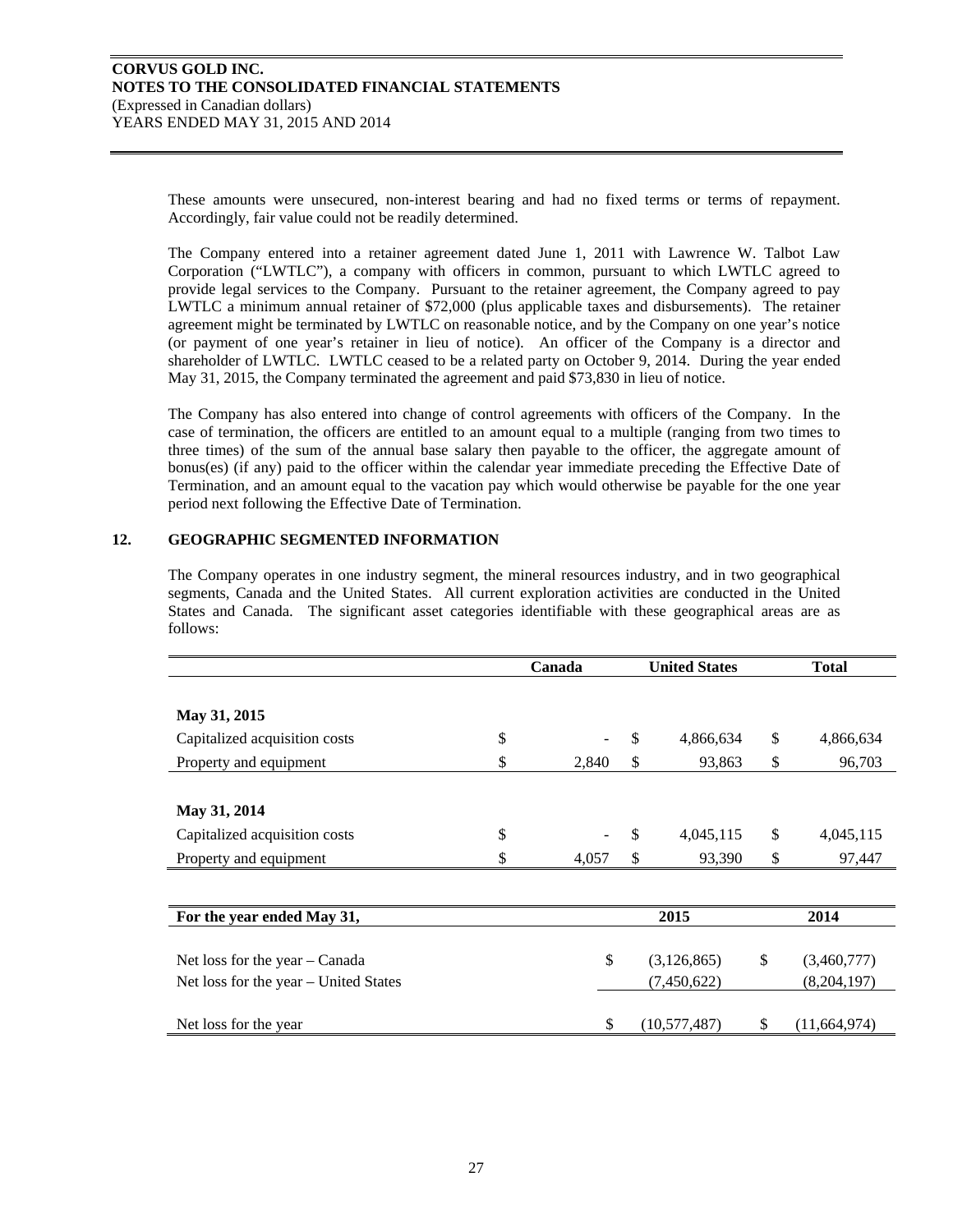## **13. SUPPLEMENTAL CASH FLOW INFORMATION**

| For the year ended May 31,                                     |    | 2015     |   | 2014   |  |
|----------------------------------------------------------------|----|----------|---|--------|--|
|                                                                |    |          |   |        |  |
| Supplemental cash flow information                             |    |          |   |        |  |
| Interest paid (received)                                       | ъĐ | (11,661) | S |        |  |
| Income taxes paid (received)                                   |    |          |   |        |  |
| Non-cash financing and investing transactions                  |    |          |   |        |  |
| Shares issued to acquire mineral properties                    | S  | 64,600   | S |        |  |
| Change in asset retirement obligations included in capitalized |    |          |   |        |  |
| acquisition costs                                              | S  | 132,579  |   |        |  |
| Reclassification of contributed surplus on exercise of stock   |    |          |   |        |  |
| options                                                        |    | 7.376    |   | 23.366 |  |

## **14. SUBSIDIARIES**

Significant subsidiaries are:

|                         |               |                            | The Company's      | The Company's      |
|-------------------------|---------------|----------------------------|--------------------|--------------------|
|                         |               |                            | effective interest | effective interest |
|                         | Country of    | Principal                  | for                | for                |
|                         | Incorporation | Activity                   | 2015               | 2014               |
|                         |               |                            |                    |                    |
| Corvus Gold (USA) Inc.  | <b>USA</b>    | Holding company            | 100%               | 100%               |
| Raven Gold Alaska Inc.  | <b>USA</b>    | <b>Exploration company</b> | 100%               | 100%               |
| Corvus Gold Nevada Inc. | <b>USA</b>    | <b>Exploration company</b> | 100%               | 100%               |
| SoN Land & Water LLC    | USA           | <b>Exploration company</b> | 100%               | 100%               |

## **15. INCOME TAXES**

A reconciliation of income taxes at statutory rates with the reported taxes is as follows for the years ended May 31:

|                                                                                                                                                                                                        | 2015 |                                                              | 2014 |                                                   |
|--------------------------------------------------------------------------------------------------------------------------------------------------------------------------------------------------------|------|--------------------------------------------------------------|------|---------------------------------------------------|
| Loss before income taxes<br>Statutory Canadian corporate tax rate                                                                                                                                      | \$   | (10,577,487)<br>26.00%                                       | S.   | (11,664,974)<br>26.00%                            |
| Income tax recovery at statutory rates<br>Stock-based compensation<br>Non-deductible items<br>Effect of tax rate change<br>Difference in tax rates in other jurisdictions<br>Tax benefits not realized | \$   | (2,750,147)<br>386,281<br>775,666<br>(647, 273)<br>2,235,473 | \$.  | (3,032,894)<br>480,030<br>(582, 381)<br>3,135,245 |
| Income tax recovery                                                                                                                                                                                    |      |                                                              |      |                                                   |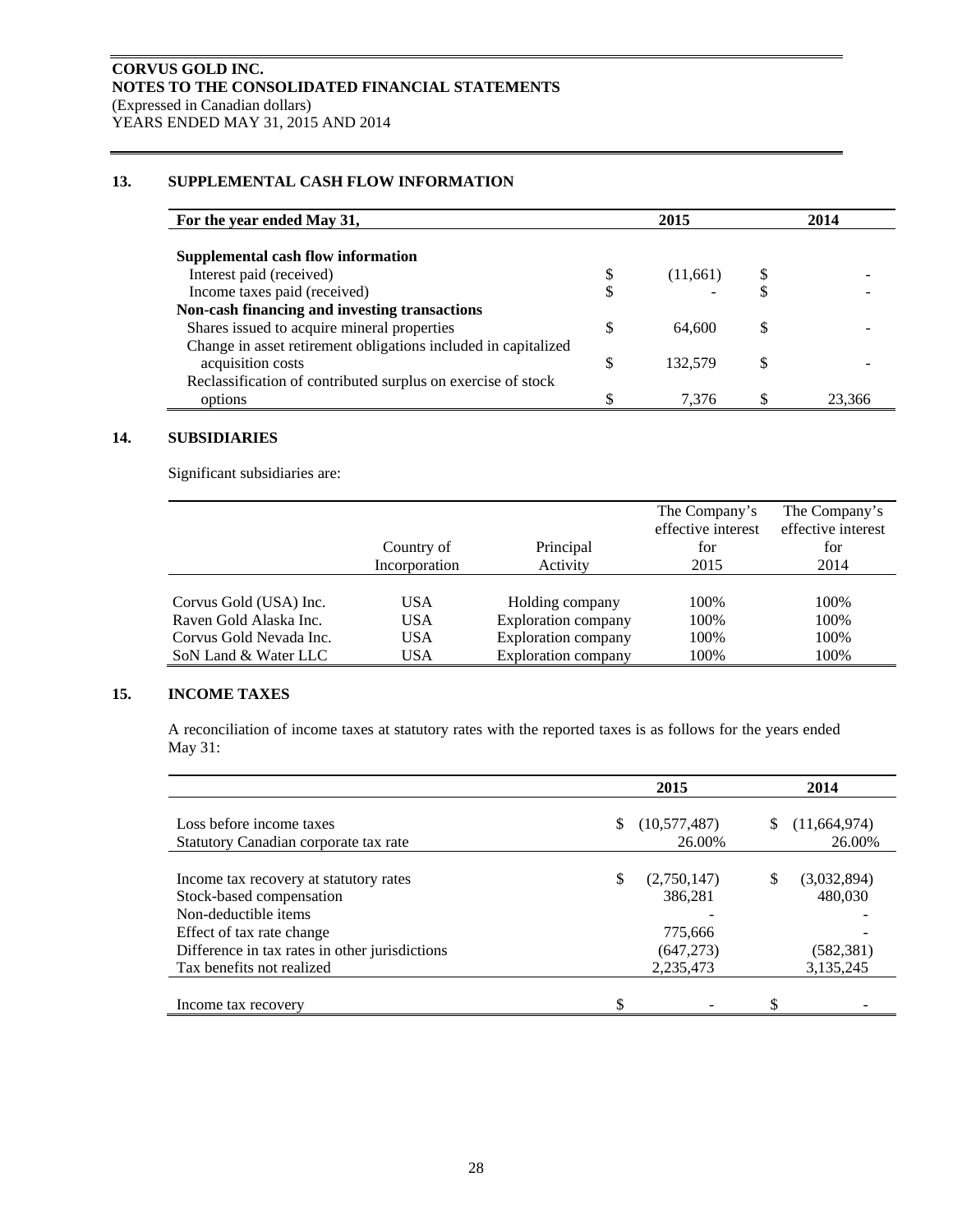The significant components of the Company's deferred income tax assets and liabilities are as follows:

|                                                 | 2015             |    | 2014         |
|-------------------------------------------------|------------------|----|--------------|
| Deferred income tax assets (liabilities)        |                  |    |              |
| Mineral properties                              | \$<br>13,942,000 | S  | 10,845,000   |
| Property and equipment                          | 19,000           |    | 14,000       |
| Marketable securities                           |                  |    | 11,000       |
| Share issuance costs                            | 56,000           |    | 48,000       |
| Non-capital losses available for future periods | 5,316,000        |    | 3,983,000    |
|                                                 | 19,333,000       |    | 14,901,000   |
| Valuation allowance                             | (19, 333, 000)   |    | (14,901,000) |
| Net deferred tax assets                         | \$               | \$ |              |

At May 31, 2015, the Company has available non-capital tax losses for Canadian income tax purposes of approximately \$6,450,000 and net operating loss for US tax purposes of approximately \$10,704,000 available for carry-forward to reduce future years' taxable income, if not utilized, expiring as follows:

|      | Canada          | <b>United States</b> |
|------|-----------------|----------------------|
|      |                 |                      |
| 2029 | \$<br>-         | \$<br>1,189,000      |
| 2030 | -               | 2,000                |
| 2031 | 379,000         | 177,000              |
| 2032 | 1,089,000       | 1,514,000            |
| 2033 | 1,443,000       | 1,997,000            |
| 2034 | 1,733,000       | 3,892,000            |
| 2035 | 1,806,000       | 1,933,000            |
|      |                 |                      |
|      | \$<br>6,450,000 | \$<br>10,704,000     |

In addition, the Company has available mineral resource expenses that are related to the Company's exploration activities in the United States of approximately \$45,578,000 and in Canada of approximately \$333,000, which may be deductible for tax purposes. Future tax benefits, which may arise as a result of applying these deductions to taxable income, have not been recognized in these accounts due to the uncertainty of future taxable income.

## **16. SUBSEQUENT EVENTS**

The following are the subsequent events since May 31, 2015.

- a) On July 29, 2015, Raven Gold completed a transaction with Millrock Resources Inc. on the West Pogo and Goodpaster database projects in Alaska. The ownership position was sold for USD 120,000 (received subsequent to May 31, 2015) (note 8(b)).
- b) On July 31, 2015, 20,000 stock options with exercise price of \$0.96 and expiry date of September 19, 2017 were cancelled.